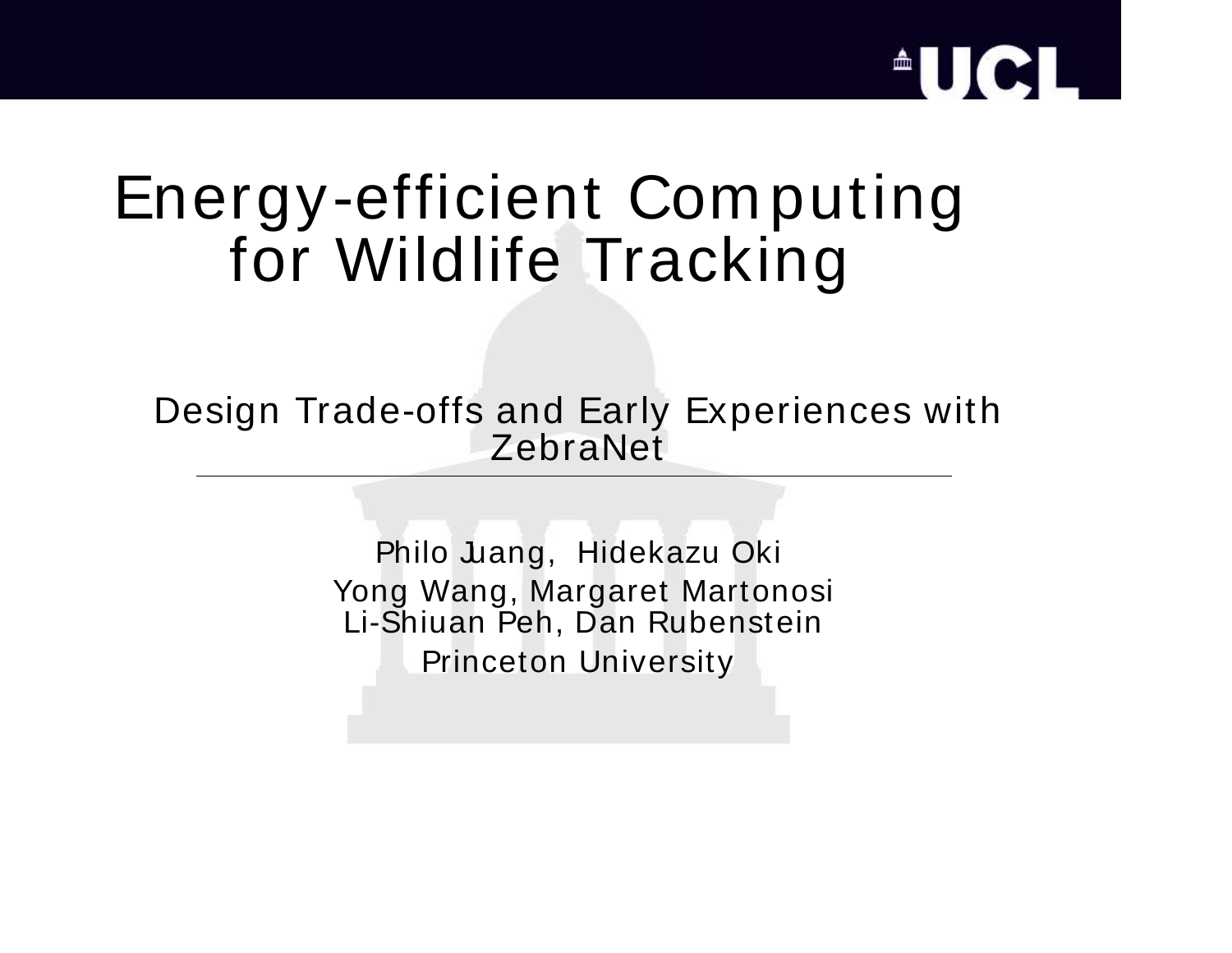# $^{\circ}$ UCL $^{\circ}$

## <u>Agenda</u>

- • $\bullet$  Introduction
	- (Jensen Mwombeki)
	- Overview
	- Design goals
	- Requirements and Facto $\blacksquare$
- • Collar Design (Wichukorn Nilm anat)
	- Collar HW design
	- Protocol design
- • $\bullet~$  Results and Evaluation (Anup Aravindakshan)
- •• Related work and Futur $\blacksquare$ Plans (Li Wei)
- • Critique and Conclusion (Daniel Madadi)

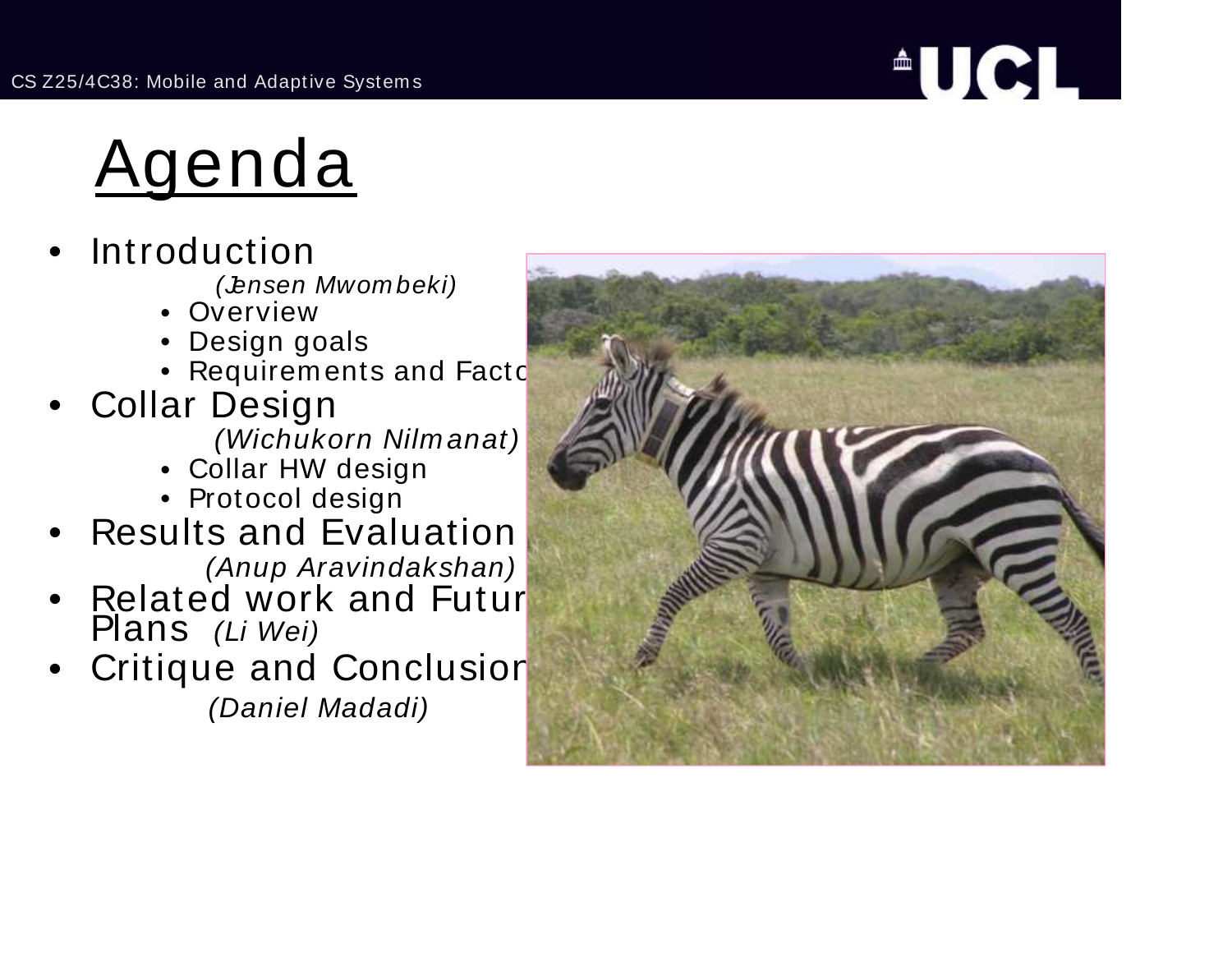

## 1. Introduction

#### 1.1 What is ZebraNet? Why ZebraNet?

- Collaboration research work between wildlife biologists and mobile network computer scientists
- Tracking nodes (collars) with GPS, Flash MemMemory, wireless (radió) transceiver, small<br>CPU
- Peer-to-peer data com munication
- Wireless sensor network for wildlife tacking
- 1.2 Design considerations
	- m obile base station
	- nodes mobility models (unknown)
	- energy trade-offs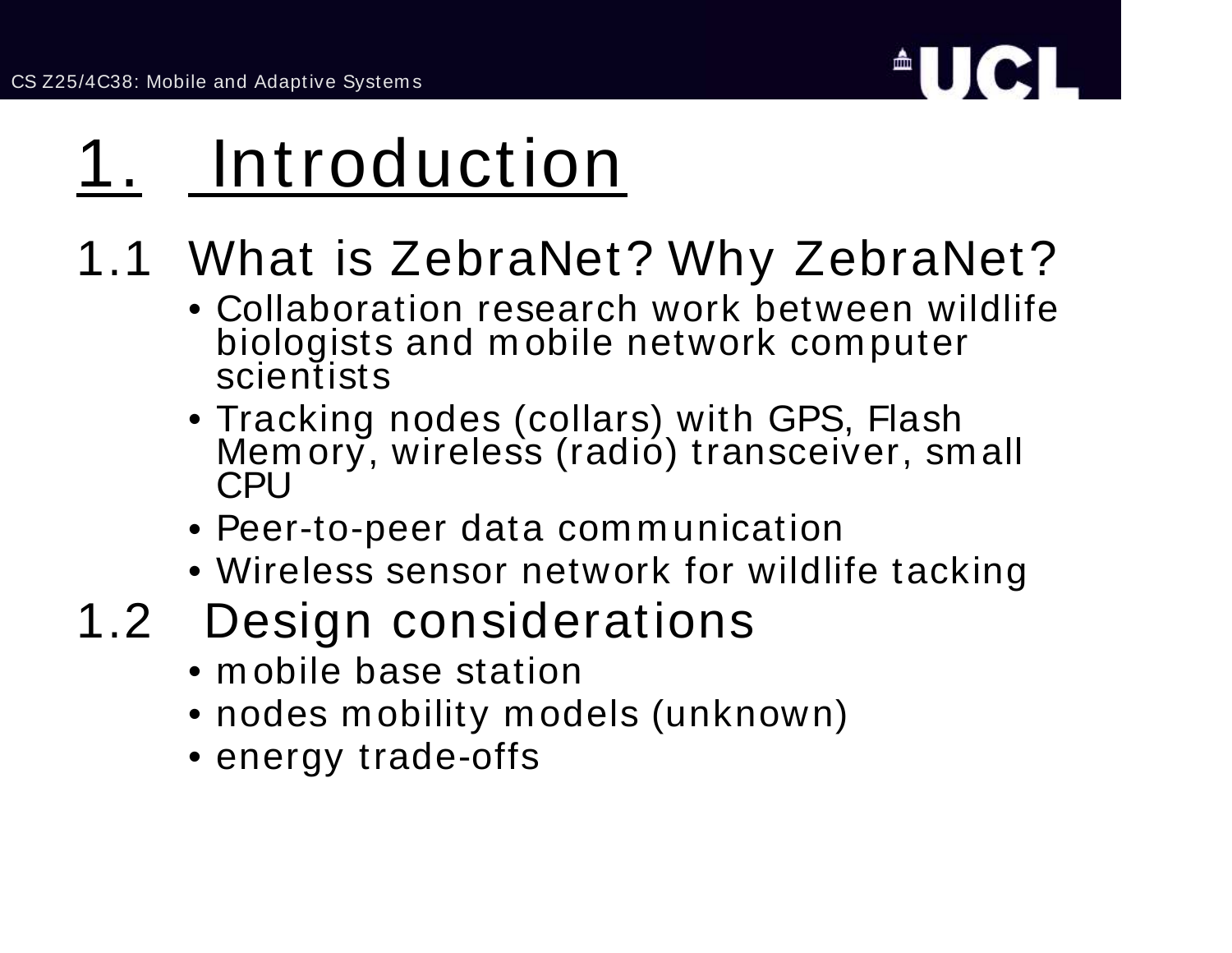

# 2 Design Goals

- Zoologists' requirements
	- GPS position samples, every 3 minutes
	- Activity logs, taken 3 minutes every hour
	- 1 year of operation with no hum an intervention
	- –Operate over thousands of square kilom eters
	- No fixed base station, antennas, cellular network
	- –– High delivery rate of data logs (Latency is not critical)
	- Lim ited collar weight (e.g. 3 -5 lbs for zebra collar)
- Implications to design
	- Weight lim it, energy limitation
	- $-$  Transmission range
	- Storage capacity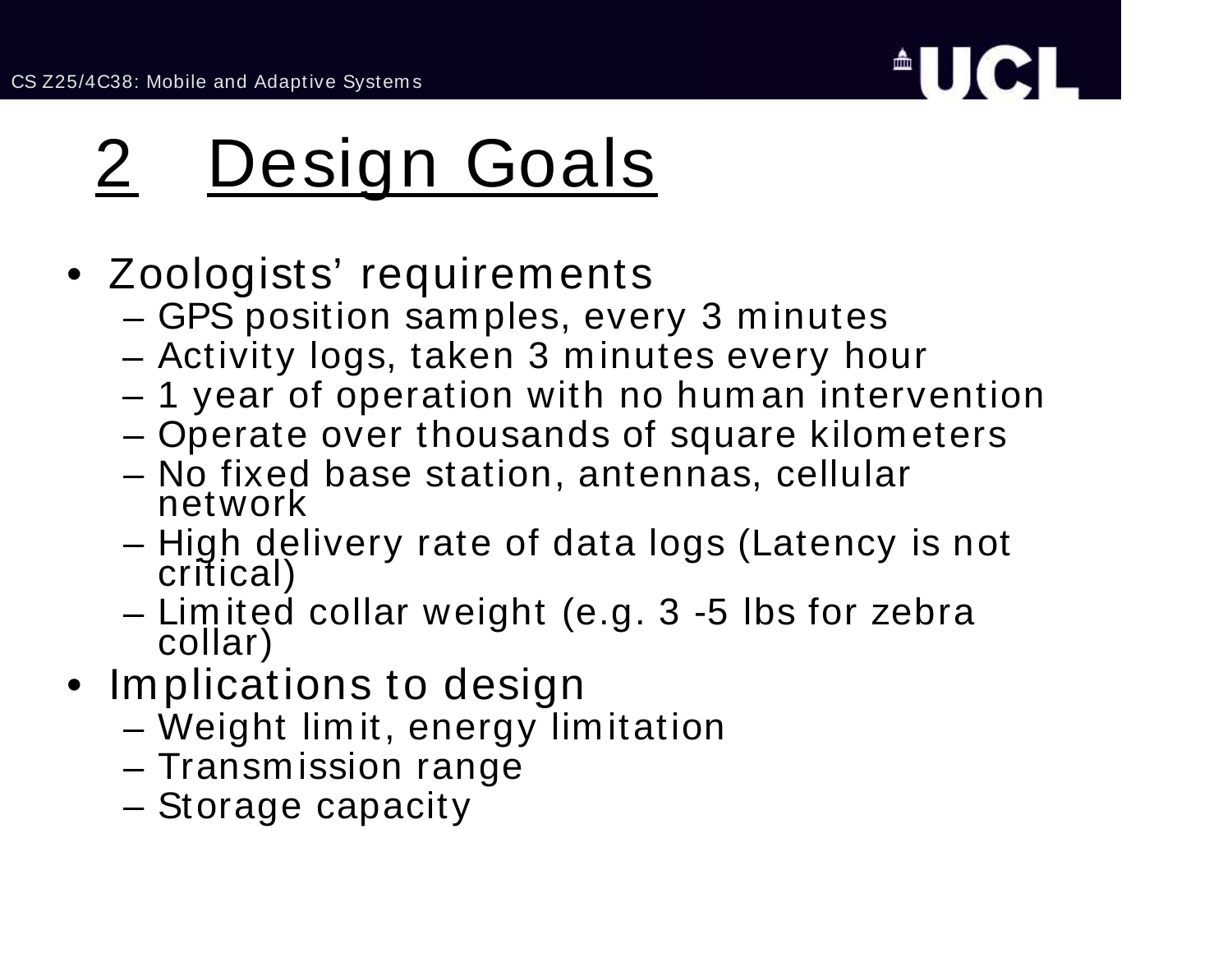

## 3. Effect of Mobility

- Nodes (collars) fitted on zebra
- To understand node m obility requires understanding of how fast, in what direction and with what forces of attraction/repulsion zebras m ove.
- Movem ent patterns: grazing, graze-walking, fastm oving

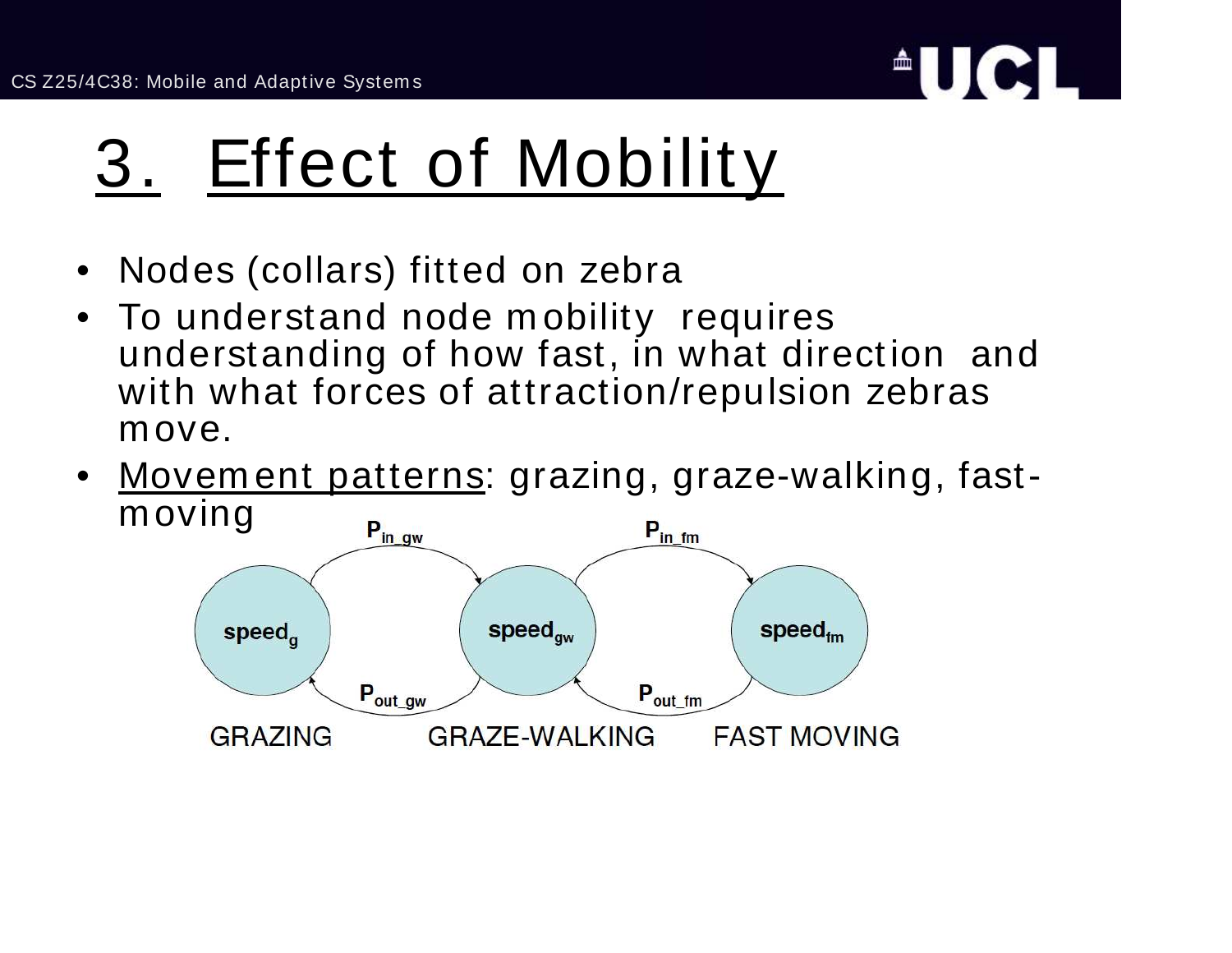

- Distance m oved:
	- Net movement in a 3 minute interval
	- - Grazing (mean 3.1m) and graze-walking (mean 13m ) movem ents



- Turning Angle; Water Sources and drinking
- <u>Sleeping time</u>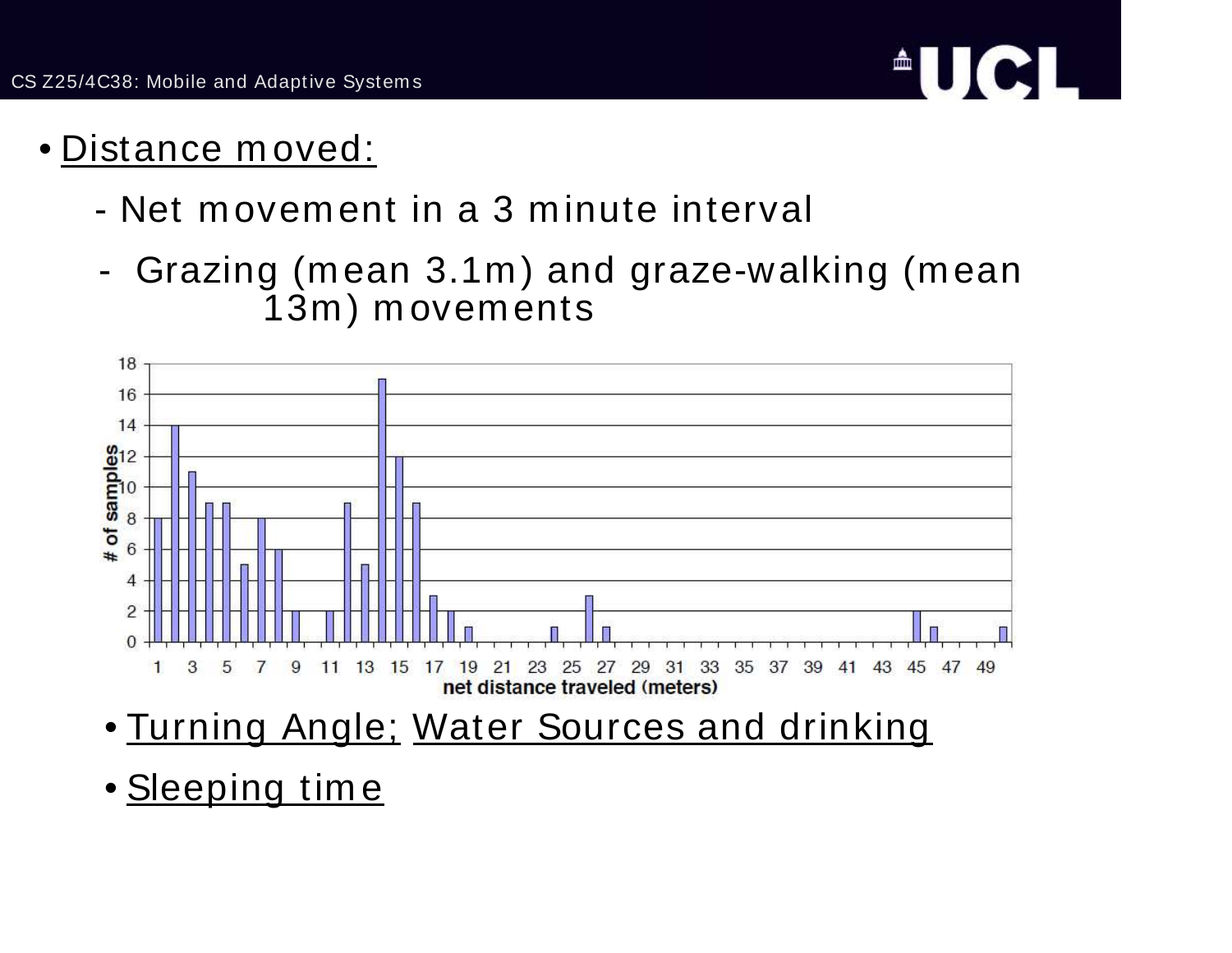

## Collar design

- Design goals
	- – $-$  Total weight  $\sim$  3-5 lbs
	- –– Energy 5 days of no recharge
	- –– Battery rechargeable using solar cell
- Am ount of data
	- –30 coordinates per hour
	- 240 bytes per hour
	- 1 Collar-day <sup>~</sup> 6KB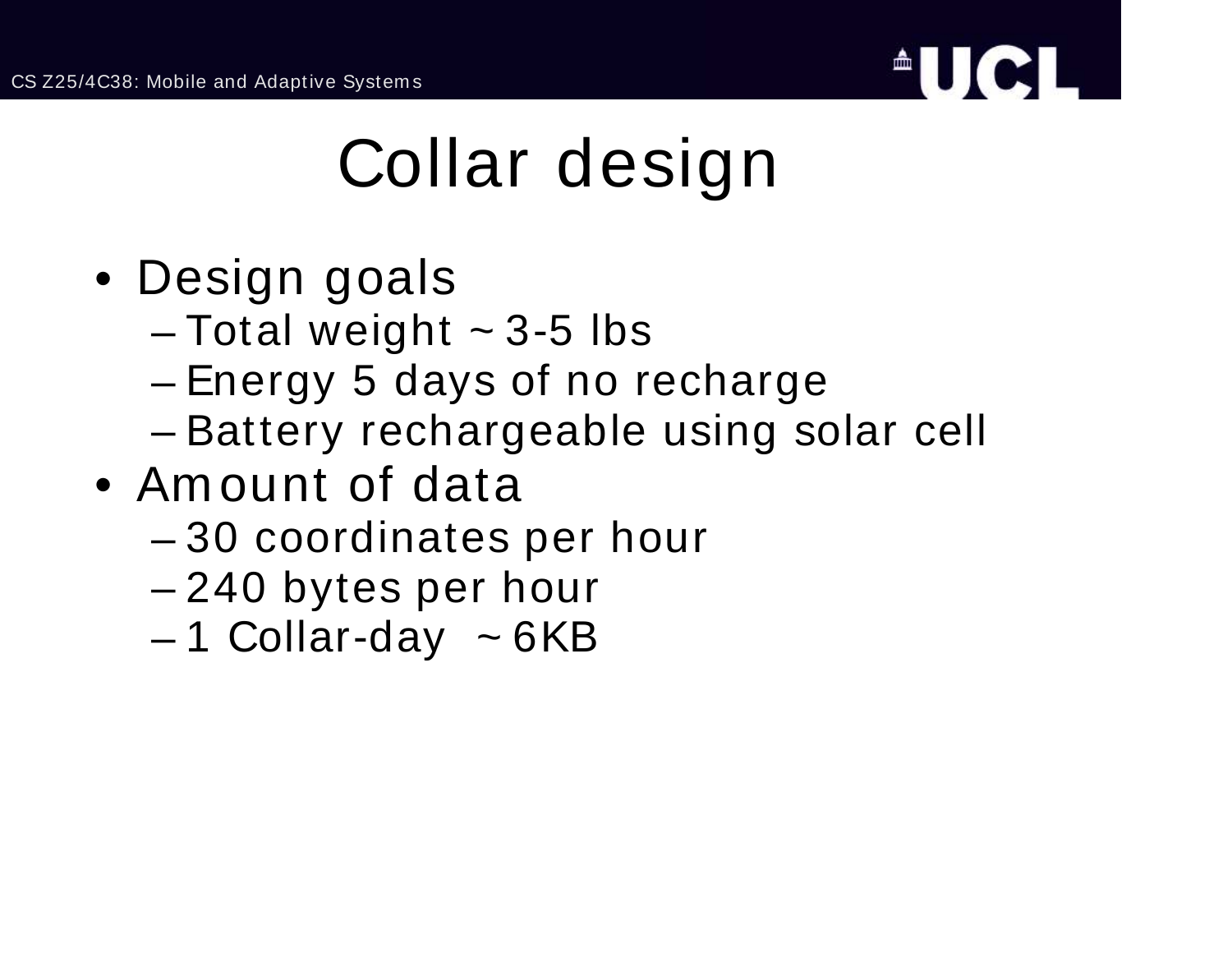

## Collar design

- $\bullet$  GPS Enable
	- u-Box GPS-MS1E (20Mhz SH1, 1 MB Ram , 12 channels GPS)
- $\bullet$  Com <sup>m</sup> unicating with base station (Long range)
	- PicoPacket Packet m odem with Tekk KS-960 radio range of 8 km
- $\bullet$  Com <sup>m</sup> unicating with other collars (Short range)
	- Linx SC-PA series low energy, radio range of 100 <sup>m</sup>
- $\bullet$  Battery and Solar Cell
	- Sony Lithium Ion polym er Cell (3.7 V)
	- Unisolar USF5 Flexible am orphous silicon array (5 Watt)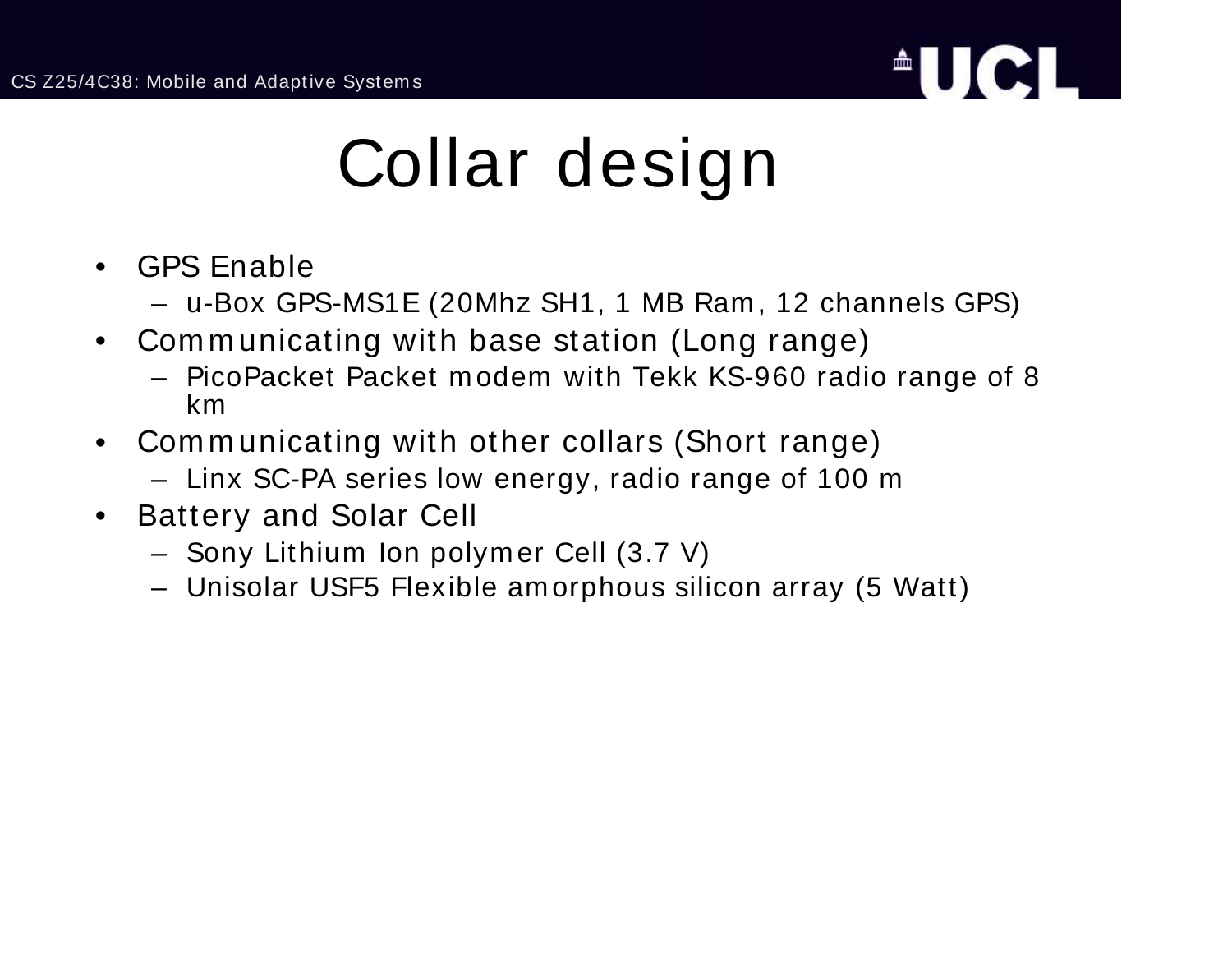

#### Collar design





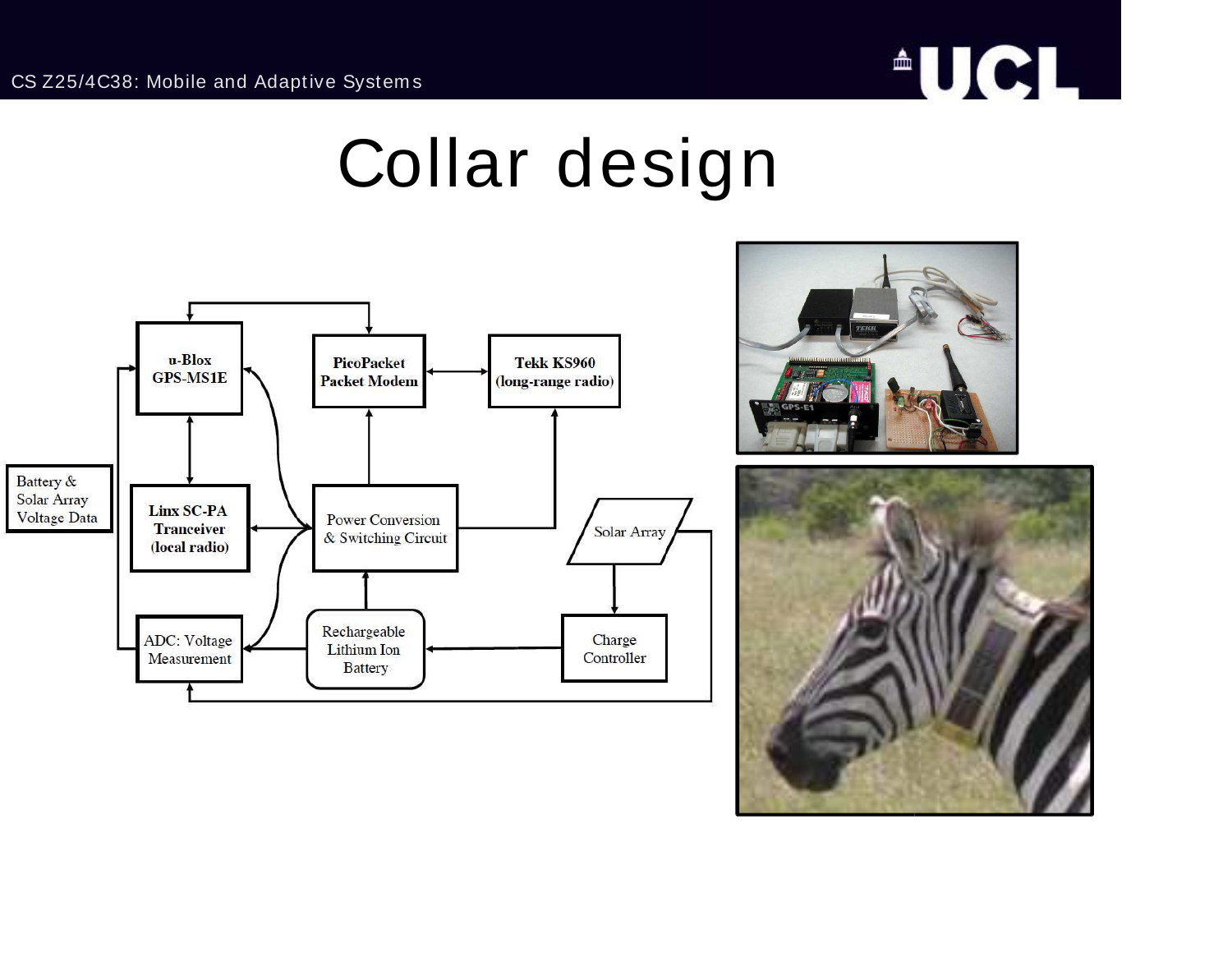CS Z25/4C38: Mobile and Adaptive System <sup>s</sup>



#### Short Range Radio Protocol

For short range radio (Linx radio) ZebraNet firmwareZebraNet firmware must perform<br>following

- Packetization and Error Checking – Maximum 300 bytes with 16 bit CRC
- A unique collision avoidance protocol
	- GPS provide extremely precise sync clock
	- Peer to peer search can queries in nonoverlapping predeterm ined tim eslot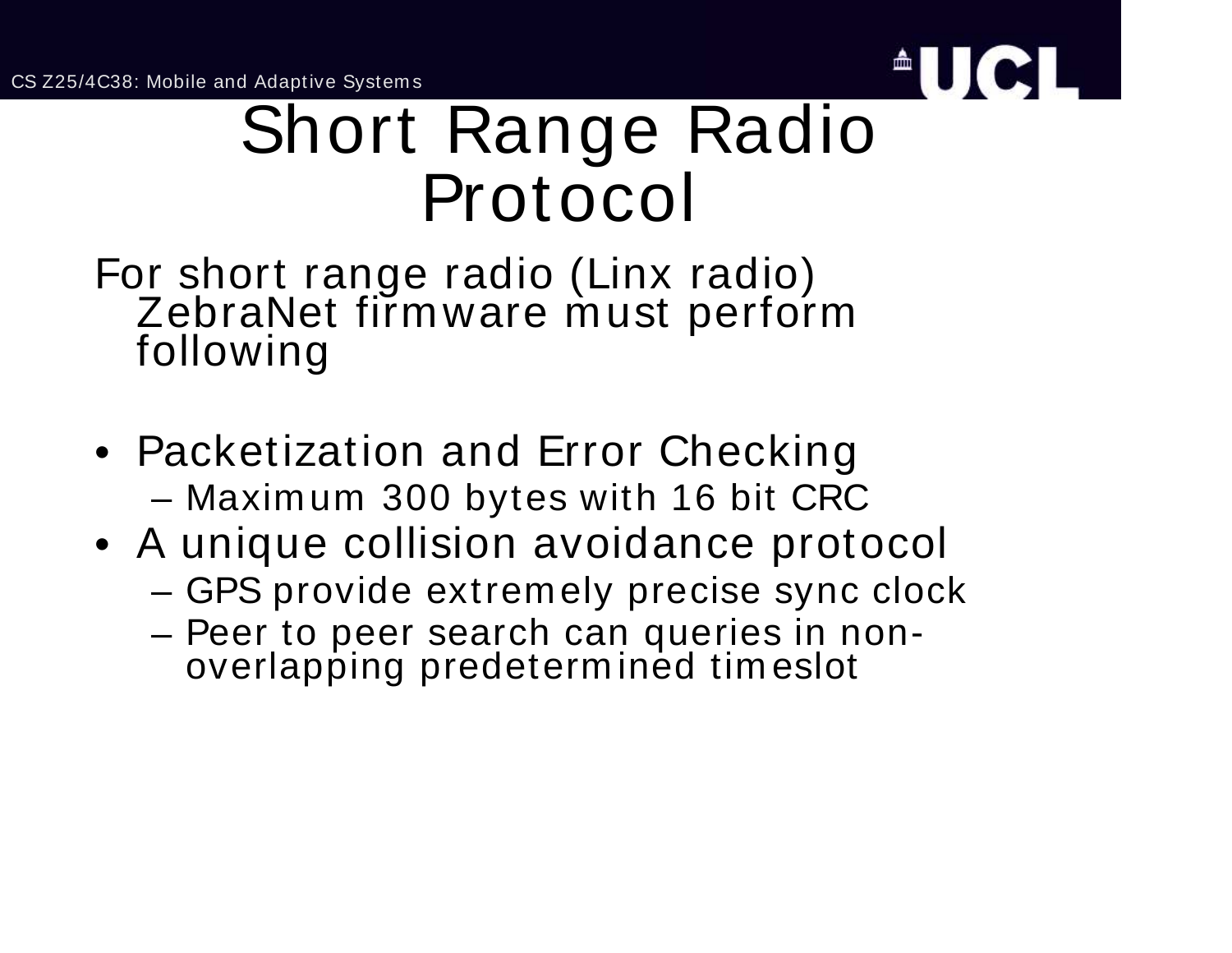

## Energy and Weight

| <b>Collar State</b>       | <b>Current drain from</b><br>3.6V |
|---------------------------|-----------------------------------|
| Stand by                  | $< 1$ mA                          |
| Peer Discovery/Transfer   | 177 m A                           |
| <b>Base Discovery</b>     | 432 mA                            |
| Peer and Base Discovery   | 469 mA                            |
| Transmitting Data to base | 1662 mA                           |

Energy Goal 5 days no recharge • 30 sam ple/hr, 24hrs

• 6 hrs/day use short range

radio

• 3 hrs/day use long range radio (**overlap** with short range)

| Weight Goal $\sim$ 3-5 lbs | <b>Item</b>                        | Weight                 |
|----------------------------|------------------------------------|------------------------|
|                            | GPS-MS1E                           | 8 grams                |
|                            | Linx SC-PA                         | 20 grams               |
|                            | Tekk KS960 and Packet              | 296 grams              |
|                            | <del>modem</del><br><b>Battery</b> | 287 grams              |
|                            | Solar cell array                   | 540 grams              |
|                            | Total                              | 1,151 grams (2.54 lbs) |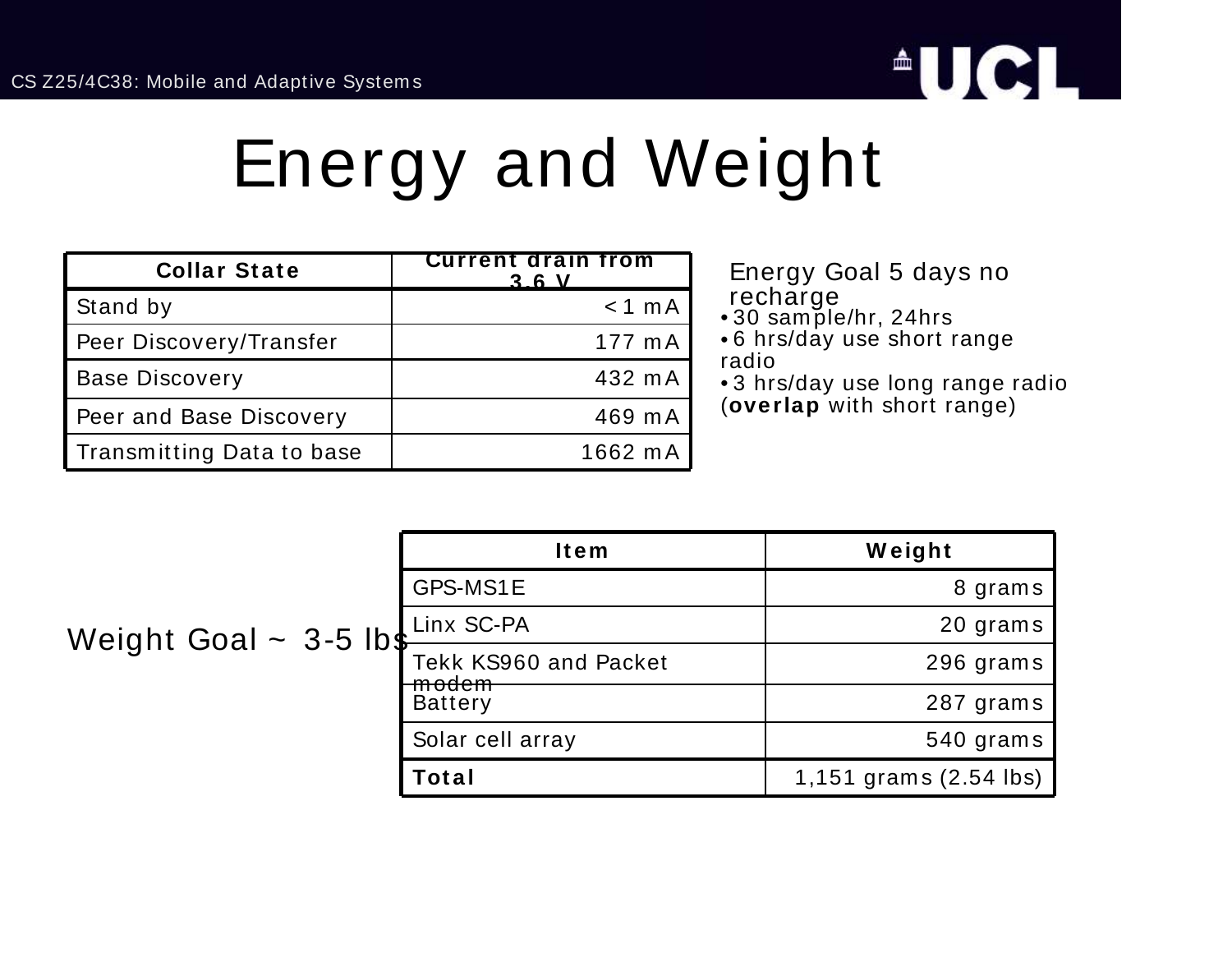

#### Protocol

- ZebraNet Characteristic
	- Not every collar is within range of the base station
	- The nodes(collar) <sup>m</sup> ove around alm ost constantly
	- Base station is also m obile
	- Base station is active from tim e to tim e
	- High success rate is important (latency is not critical)
- Protocol Strategies
	- Flooding protocol
	- History-based protocol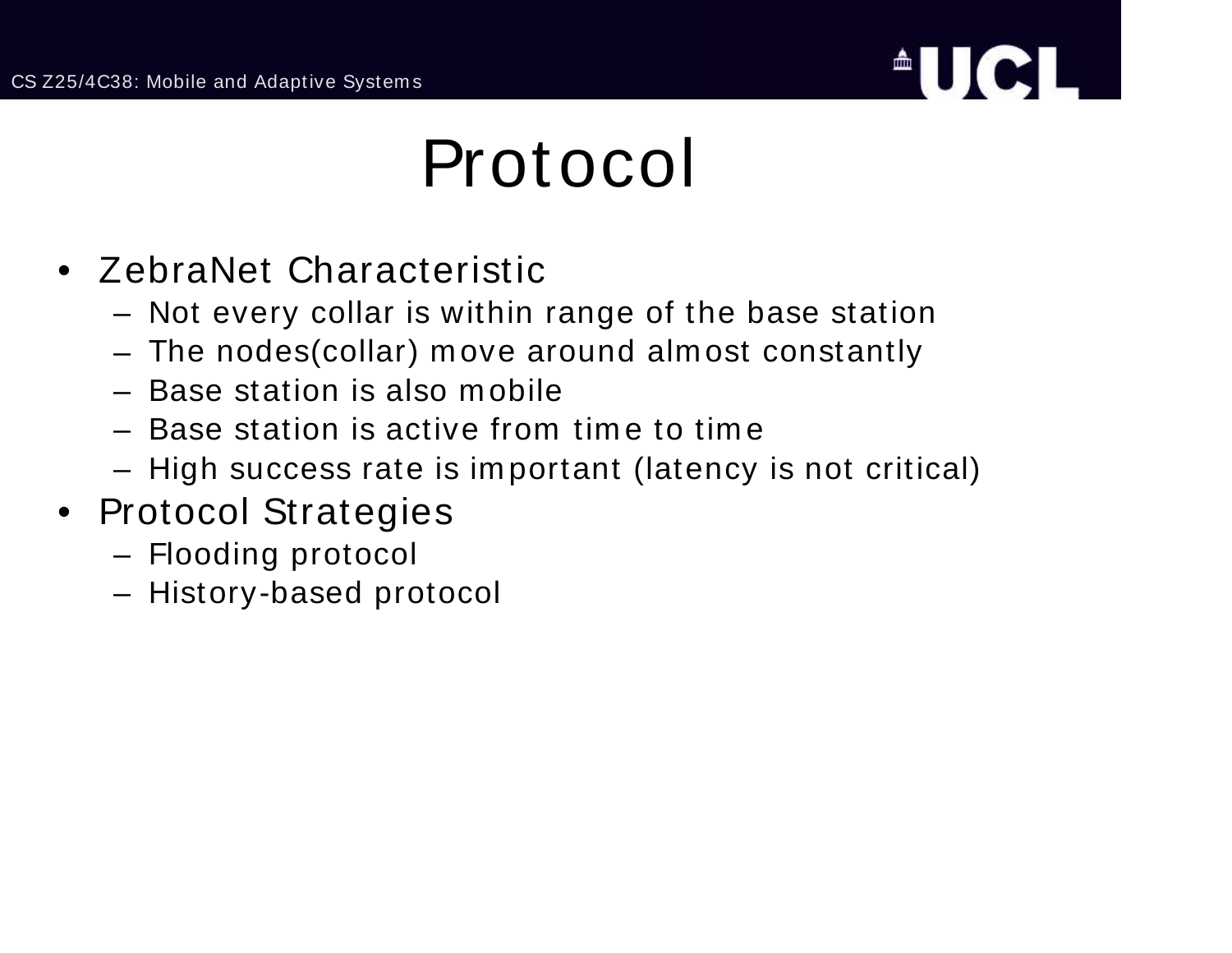

## Flooding protocol

- Flood data to all neighbors whenever they are discovered
- $\bullet$  Base station contact just few nodes <sup>m</sup> ay be enough
- Give high success rate
	- They should assum <sup>e</sup> that they will collects the data before storage overflow. Otherwise, it will leads to m essage drop and give <sup>a</sup> very poor result.
- Large amount of data can lead to excessive dem ands for bandwidth storage and energy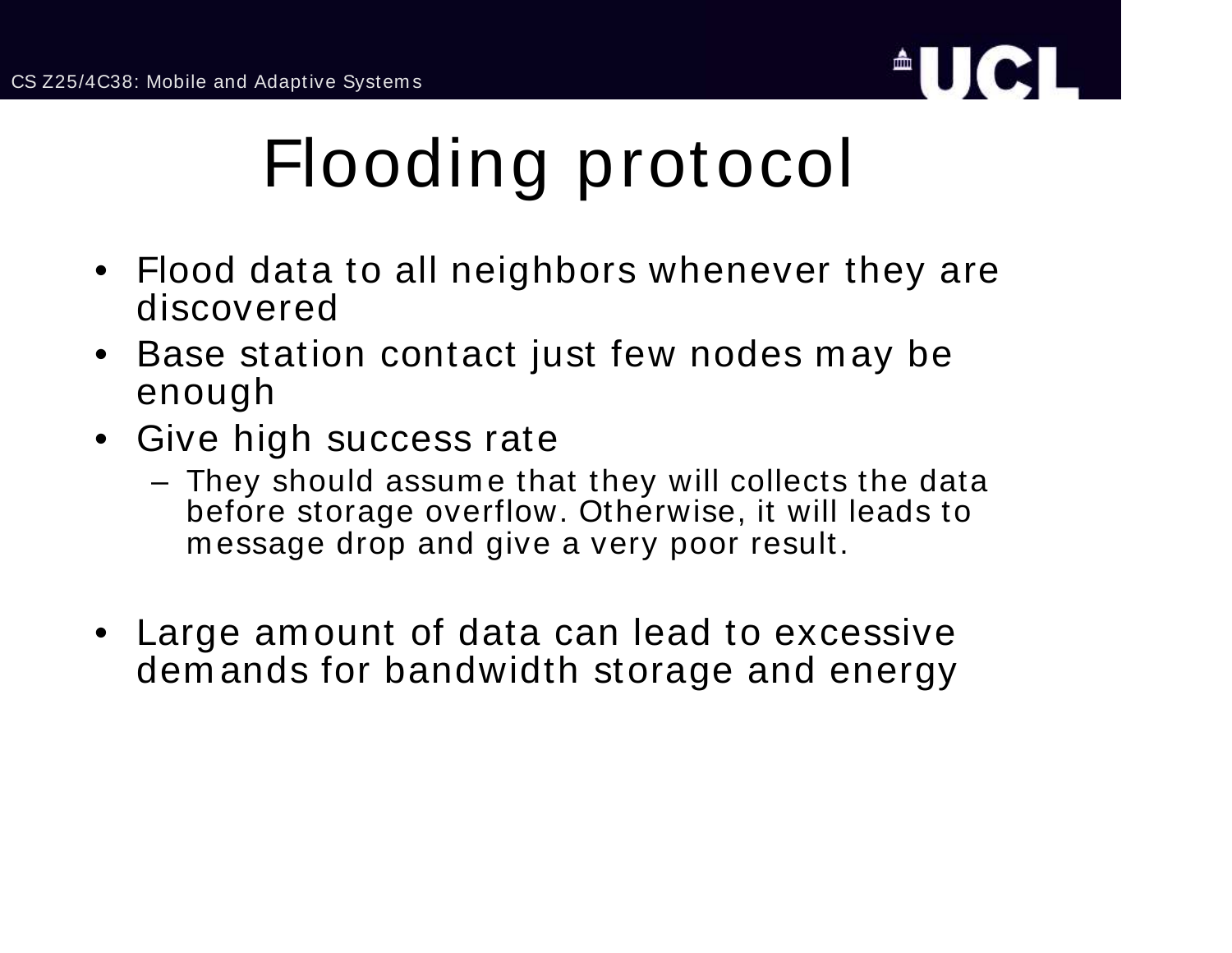

## History-based protocol

- After peer discovery, choose at <sup>m</sup> ost one peer to send to per discovery period: the one which<br>best past history of delivering data to base
- Can reduce amount of data in network
- ZebraNet is very dynamic (both collars and base station are mobile). Then, this protocol m ay <sup>m</sup> is-direct traffic and get <sup>a</sup> poor success rate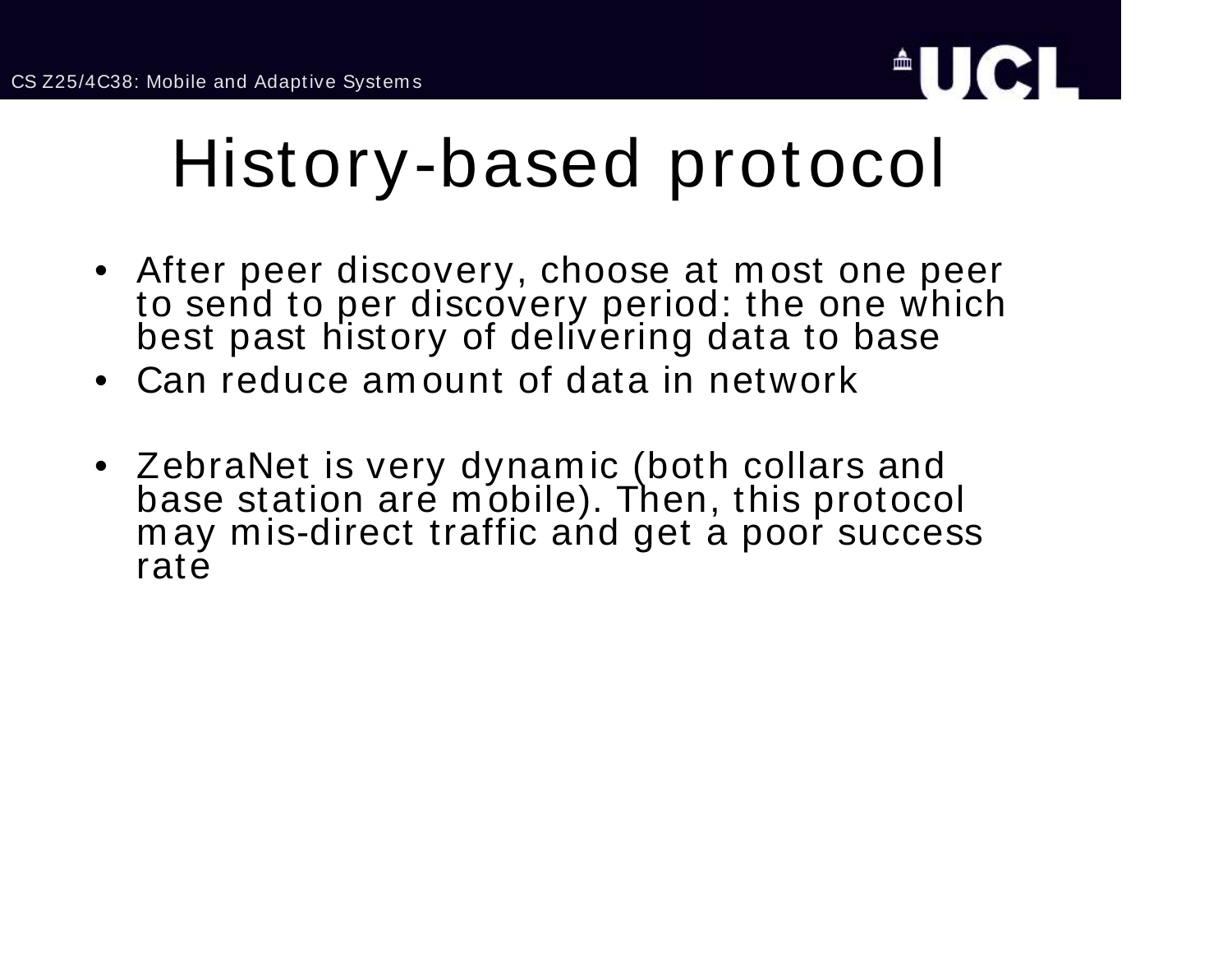

- ZNetSim the simulator
- Network connectivity
- Evaluations
	- Protocol evaluations
	- –Storage constrained evaluation
	- Bandwidth constrained evaluation
- Metric energy consumption
- Design choices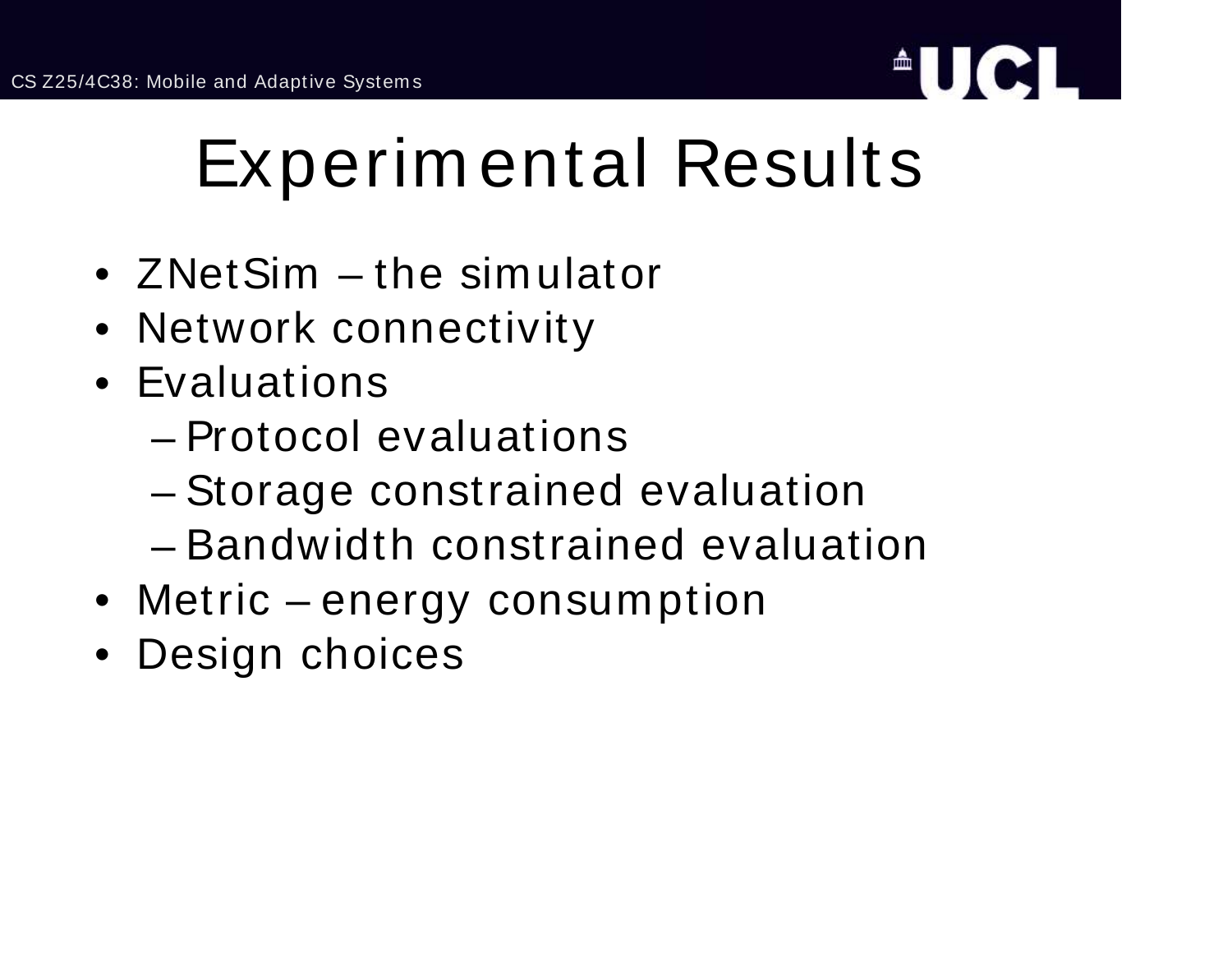

- ZNetSim
- $\bullet$ Based –Field Observations of Zebra behaviour
- $\bullet$ User defined constraints
- $\bullet$  Returns two m etrics- Success Rate & Energy Consum ption
- $\bullet$  Mobility Models
	- Based on 3 tier mobility model
	- Predators Ignored
	- Random time Seeks Water
	- Base Station 3hours per day and 30 km/hr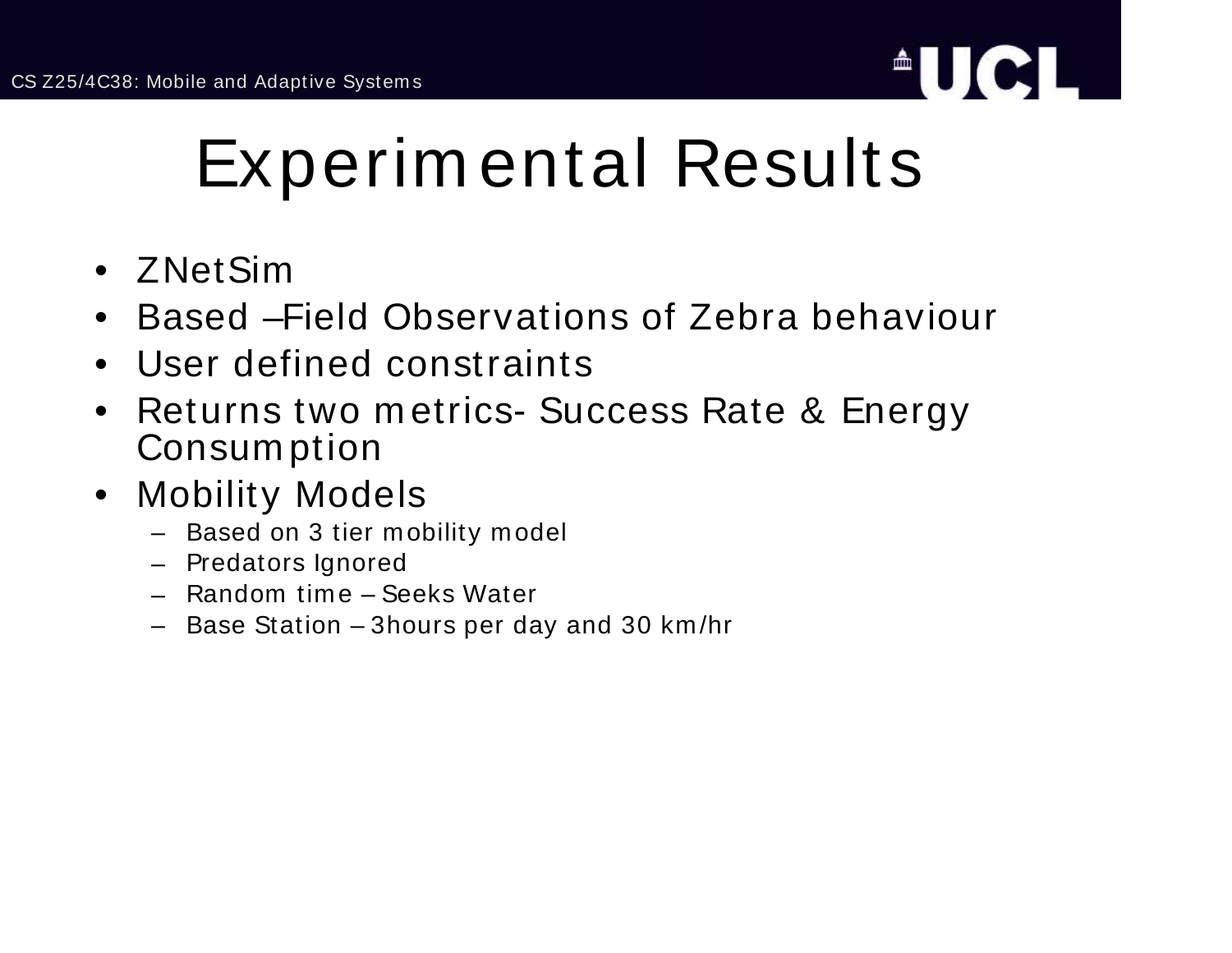

- ZNetSim
- $\bullet$  Simulation Methodology
	- Four Com m unication Phases- 30 Minutes
		- Peer Discovery
		- Base Discovery
		- Peer Transfer
		- Base Transfer
		- Priority of Data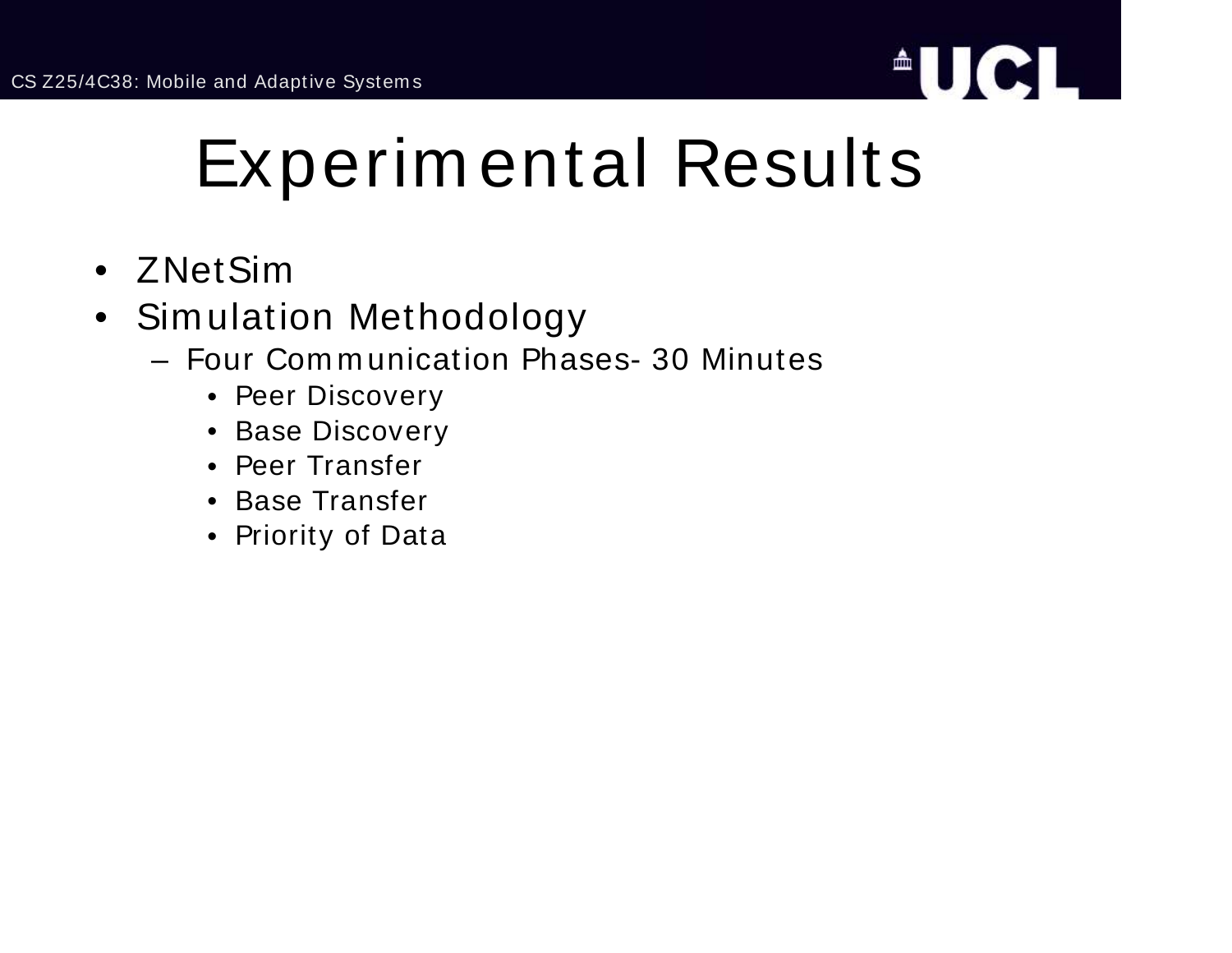

- Network Connectivity
- $\bullet$ Determ ined by Animal Movements
- $\bullet$  Two types of Connectivity
	- Direct Connectivity
		- 100 % connectivity 12 km <sup>s</sup>
	- Indirect Connectivity
		- 100 % Connectivity 2000 <sup>m</sup>
		- Well-Exploited by Peer-peer protocols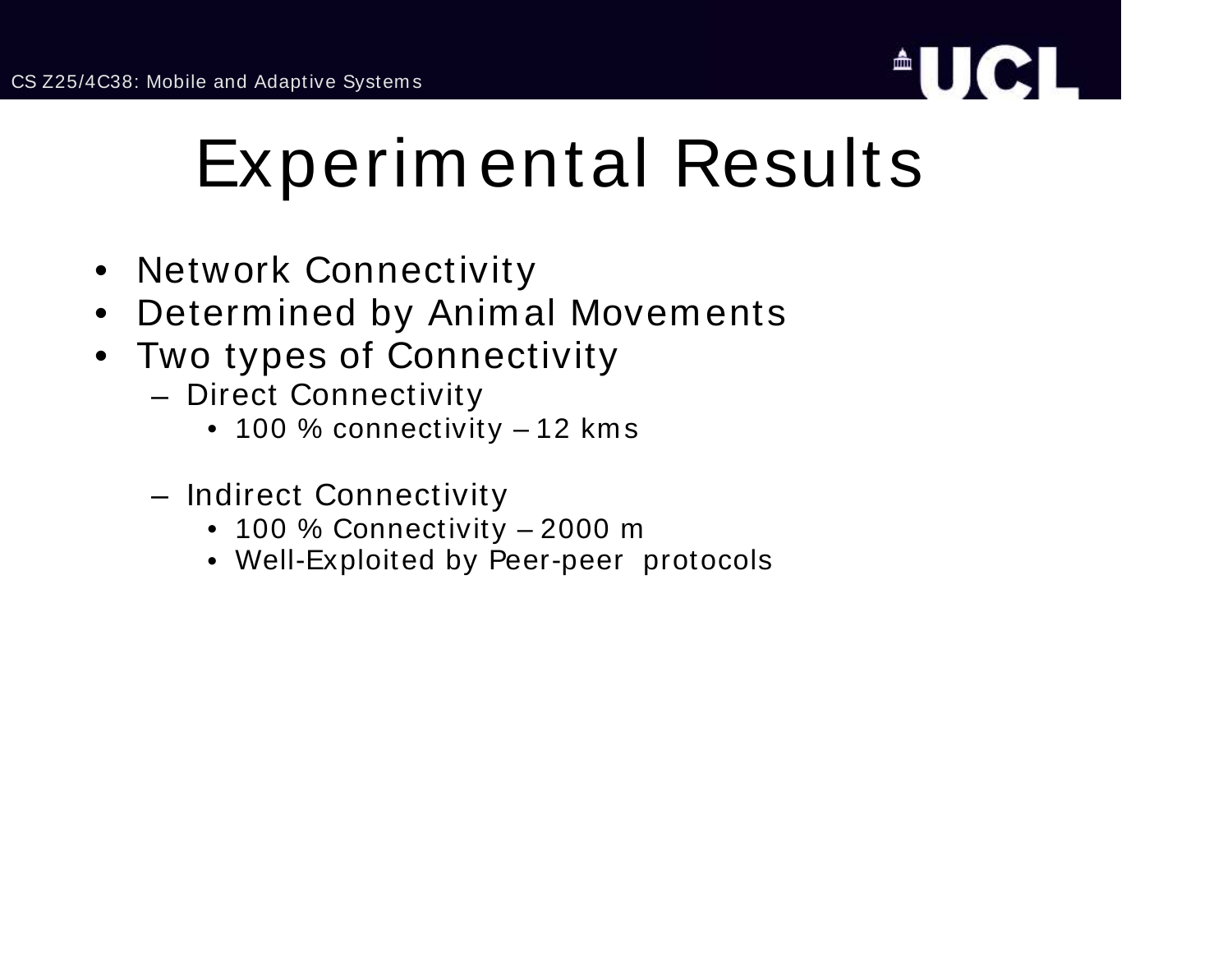

- Evaluations
- Protocol Evaluations
	- Baseline established –infinite storage &<br>bandwidth
	- –– Peer to peer has better Performance
	- Flooding better then History based protocol
- Storage Constraints
	- Peer to peer performs better, flooding suffers
	- –– Deletion Strategy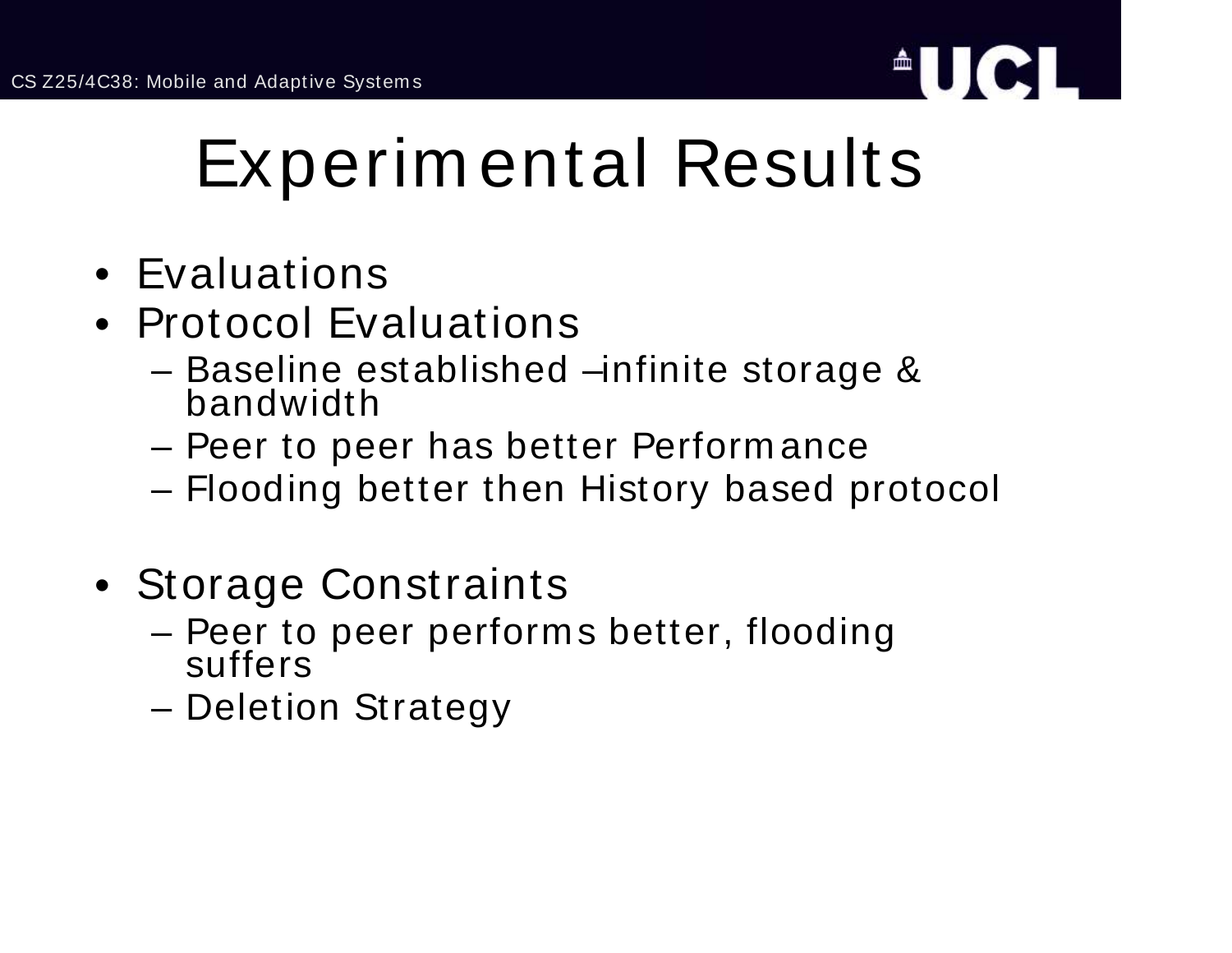

- $\bullet$ Evaluation
- $\bullet$ • Bandwidth Constraints
	- Bandwidth m ade lower –12kbps
	- Short Radio Ranges-low radio connectivity
	- Long range Saturates bandwidth
		- Flooding affected
		- History based Protocol <sup>m</sup> ore effective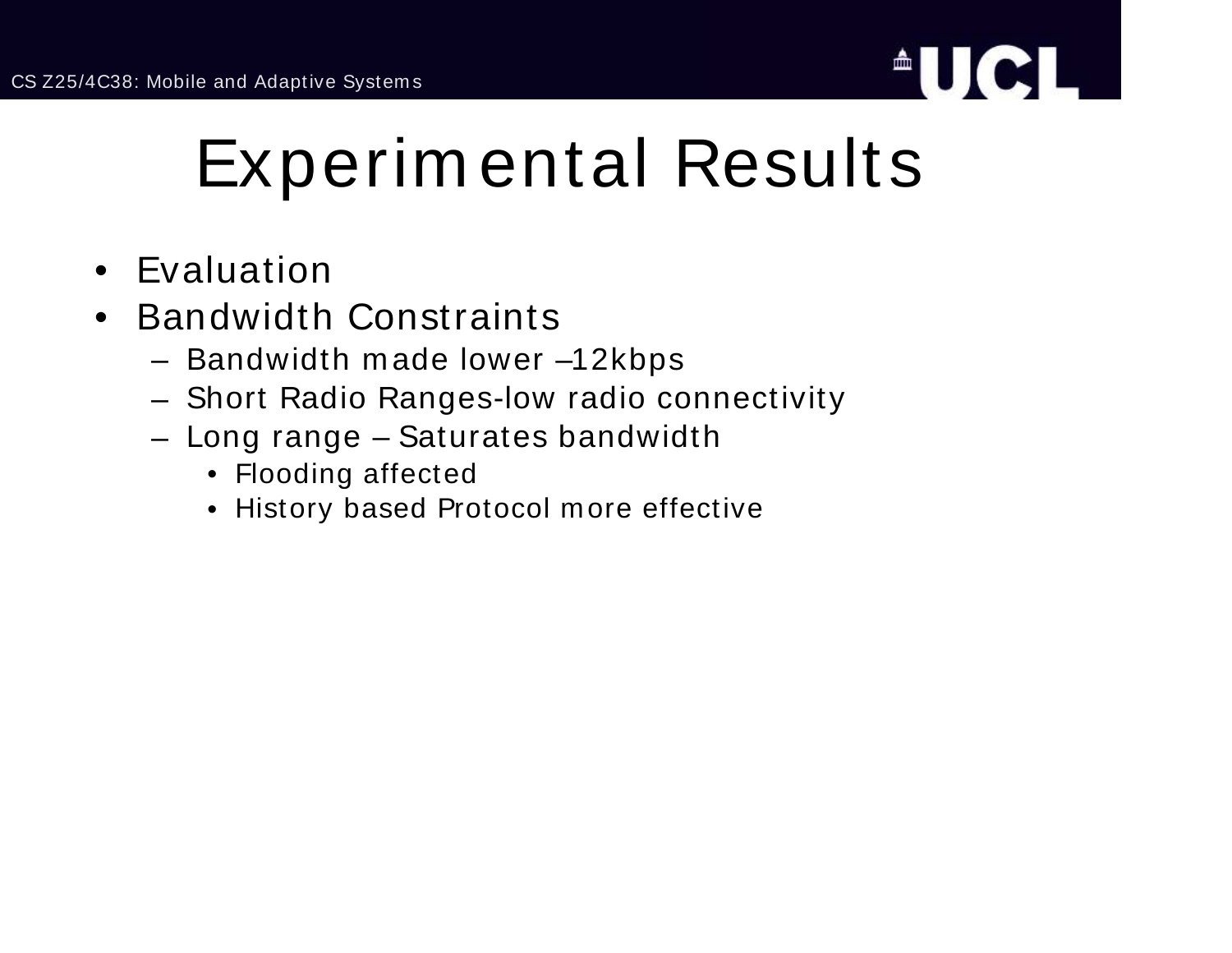

Protocol Success Rate: Ideal



- $\blacksquare$  Radio range for 100% delivery:
	- No peer-topeer: ~12km
	- With Peer-topeer: ~6km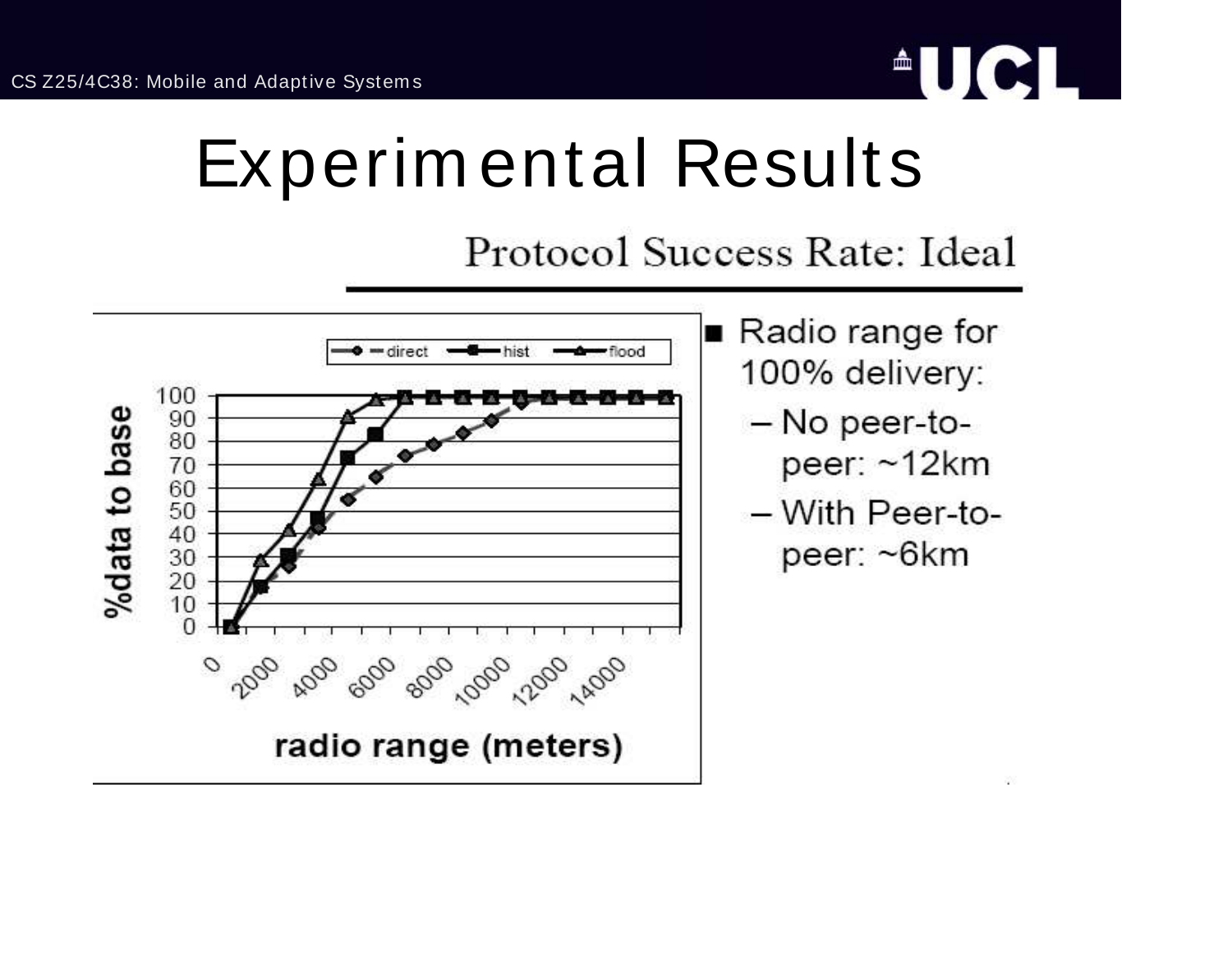



Protocol Success Rate:Constrained Bandwidth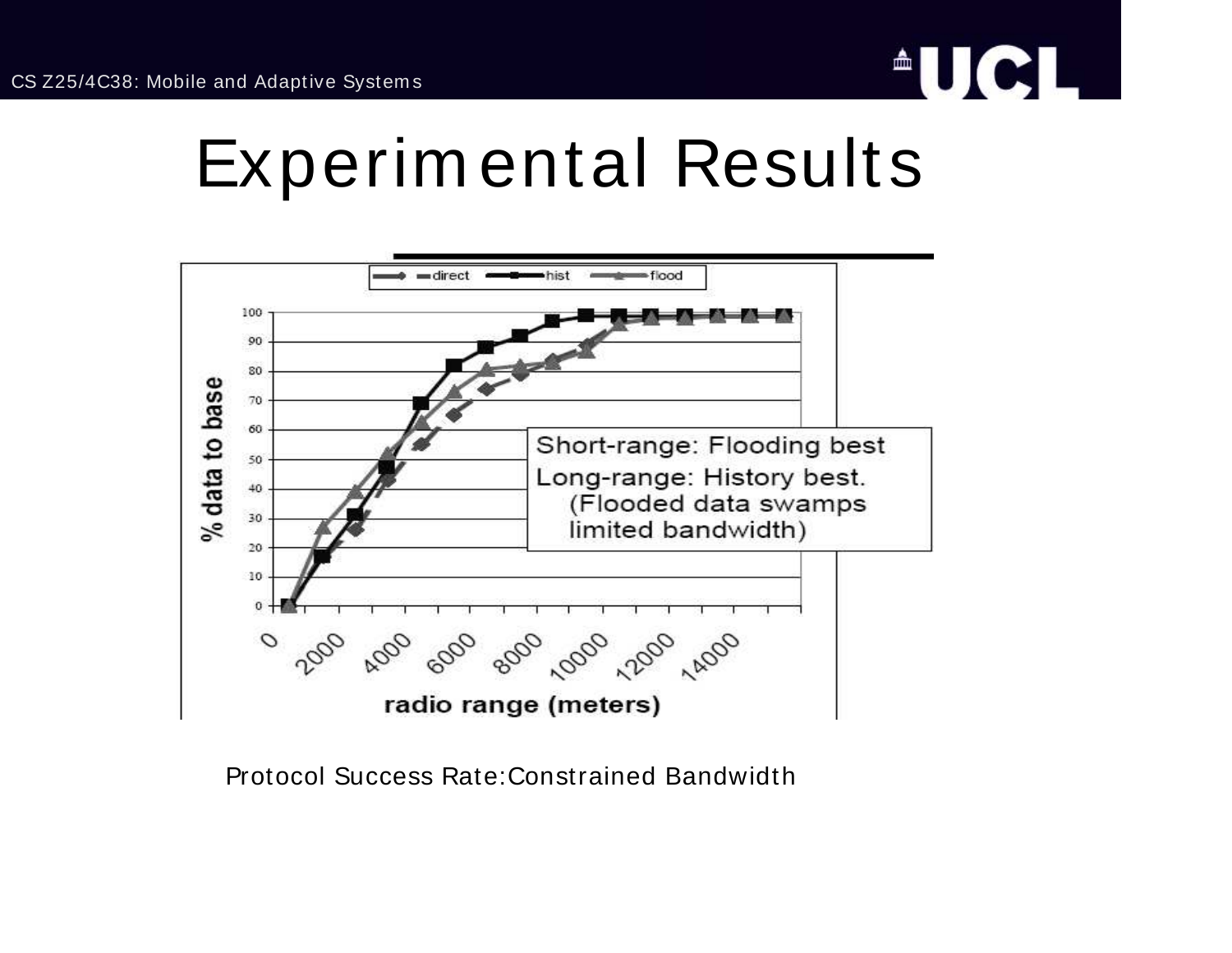

- Metric Energy Consum ption
- Flooding 8 times <sup>m</sup> ore at large radio ranges vs Direct
	- Sends to everyone
	- Lots of redundant data
	- Flooding best- peer to peer short range
- Design Choices
	- $-$  Two Radios  $\operatorname{\mathsf{I}}$ Short and long range
		- Short Range -low power for peer-peer(100m , 19.2 $19.2$  kbps)
		- Long Range for base transm issions(8 km , 2.4 kbps)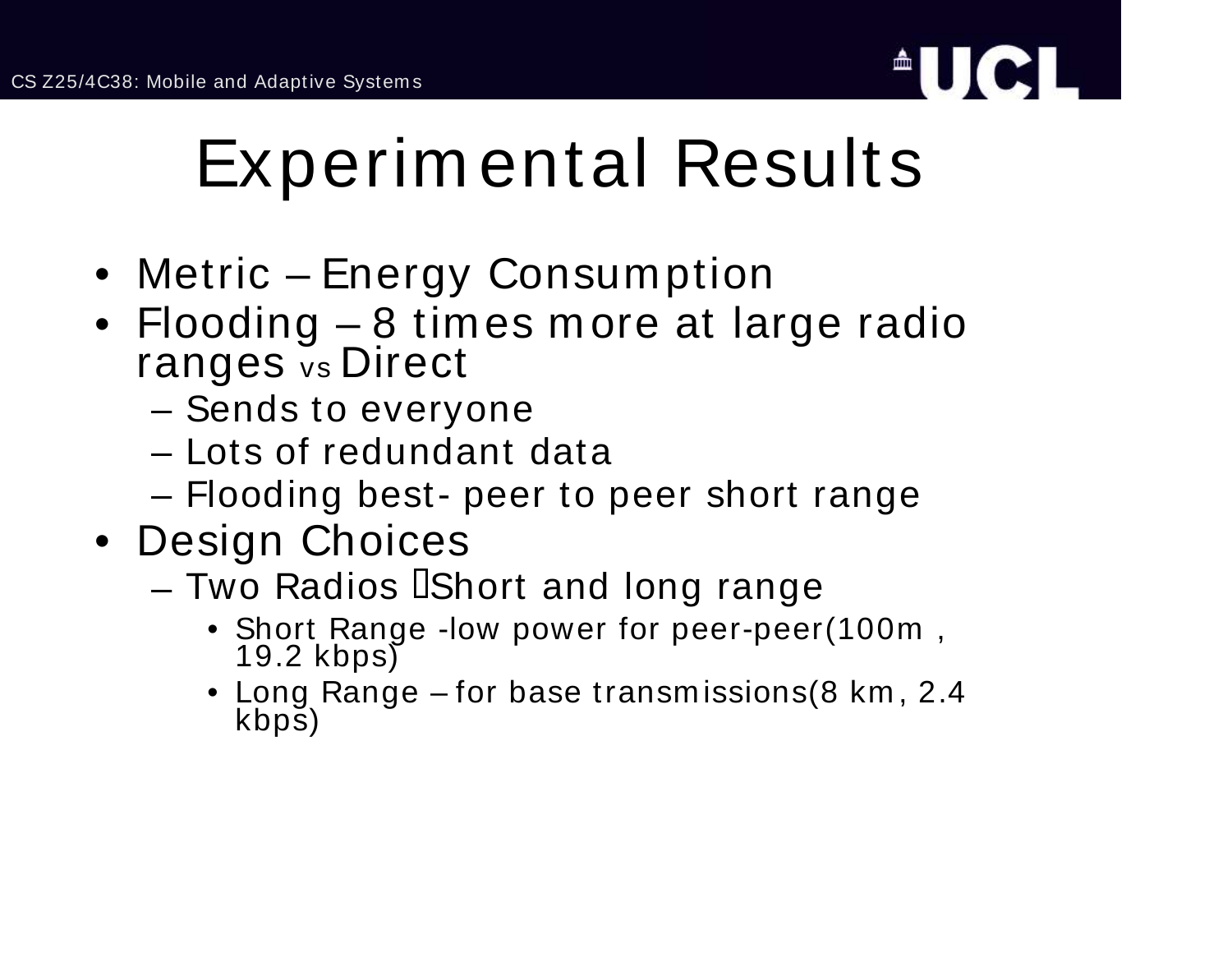

#### Im pala - A Middleware Architecture for ZebraNet

#### • Characteristics of ZebraNet

- Harsh Surroundings
- Hundreds of Nodes
- Distributed over huge geographical area

#### • So that …

- It is nearly impossible for <sup>a</sup> single protocol to be appropriate all the time

- Software updates will also be <sup>a</sup> problem

- By adopting <sup>a</sup> middleware layer that can update and adapt applications

dynamically, new protocols can be plugged in at anytime, and switches

between protocols can be performed at will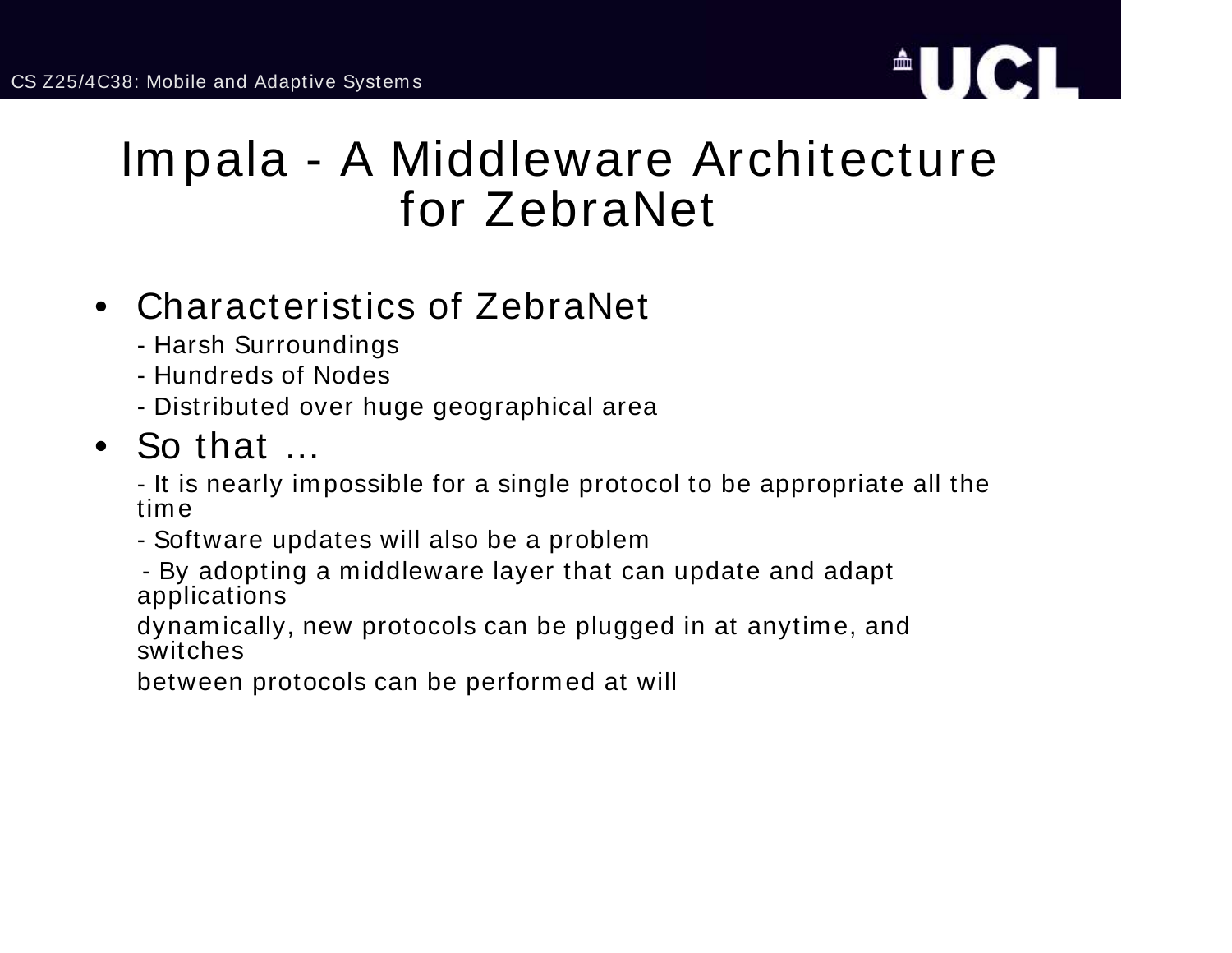

#### Im pala - Layered System Architecture



Figure 1: Layered system architecture.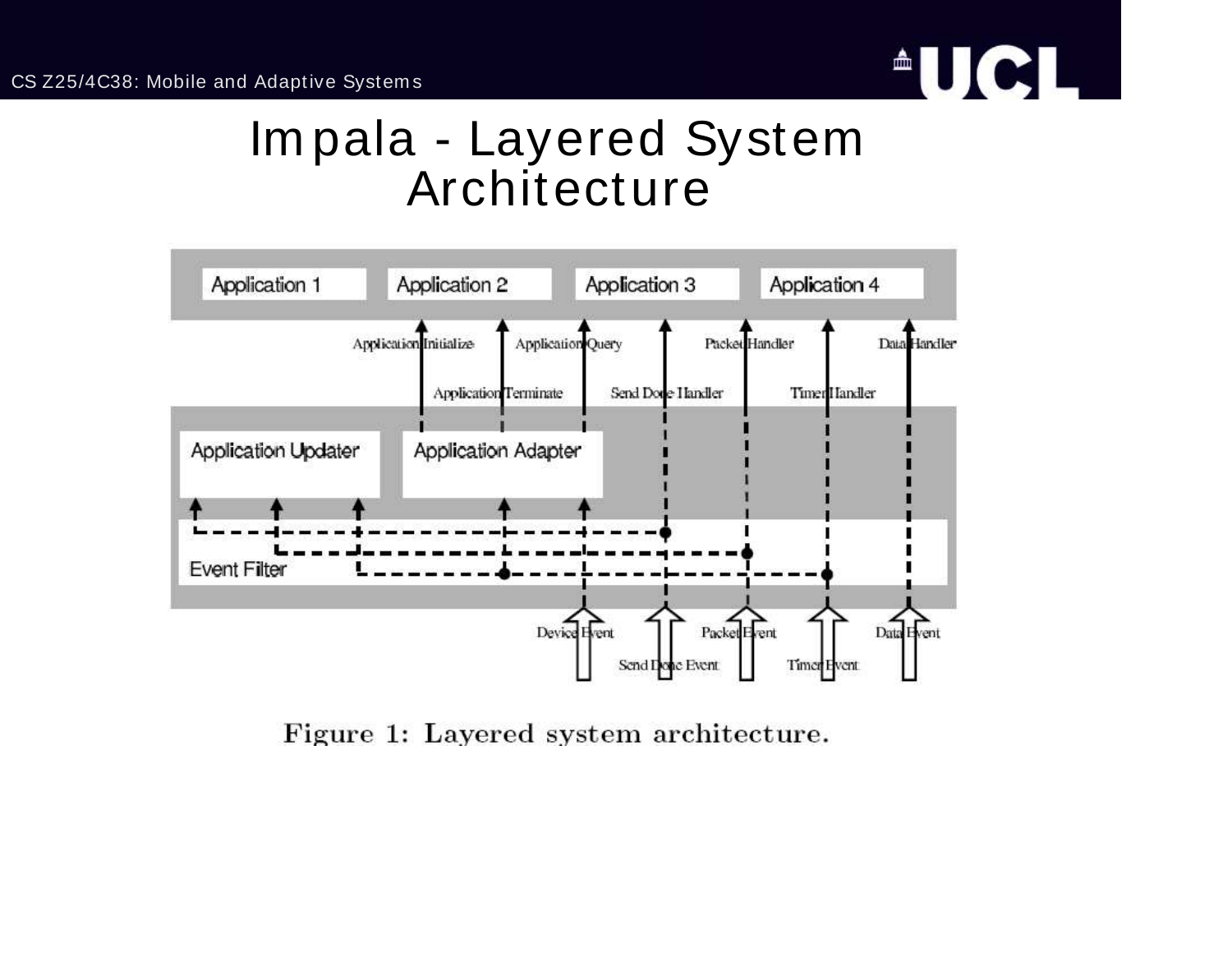

#### Im pala - Application Program <sup>m</sup> ing Model

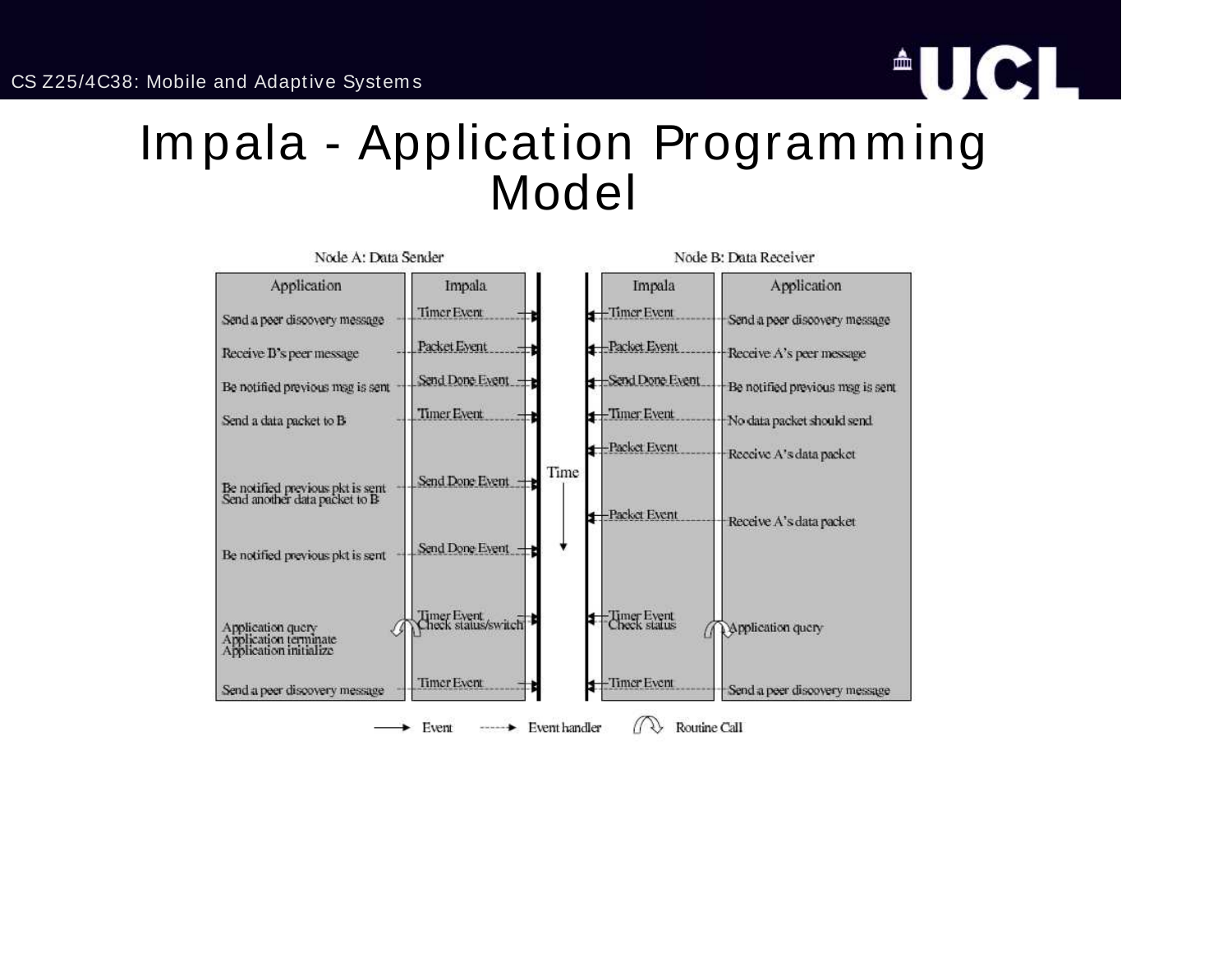

#### Im pala - Application Adapter

#### Two Purposes:

Adaptation to changes of param eters

Adaptation to device failures



Po: Average number of direct neighbors over the last  $k$  cycles P<sub>1</sub>: Battery Level

Adaptation Finite State Machine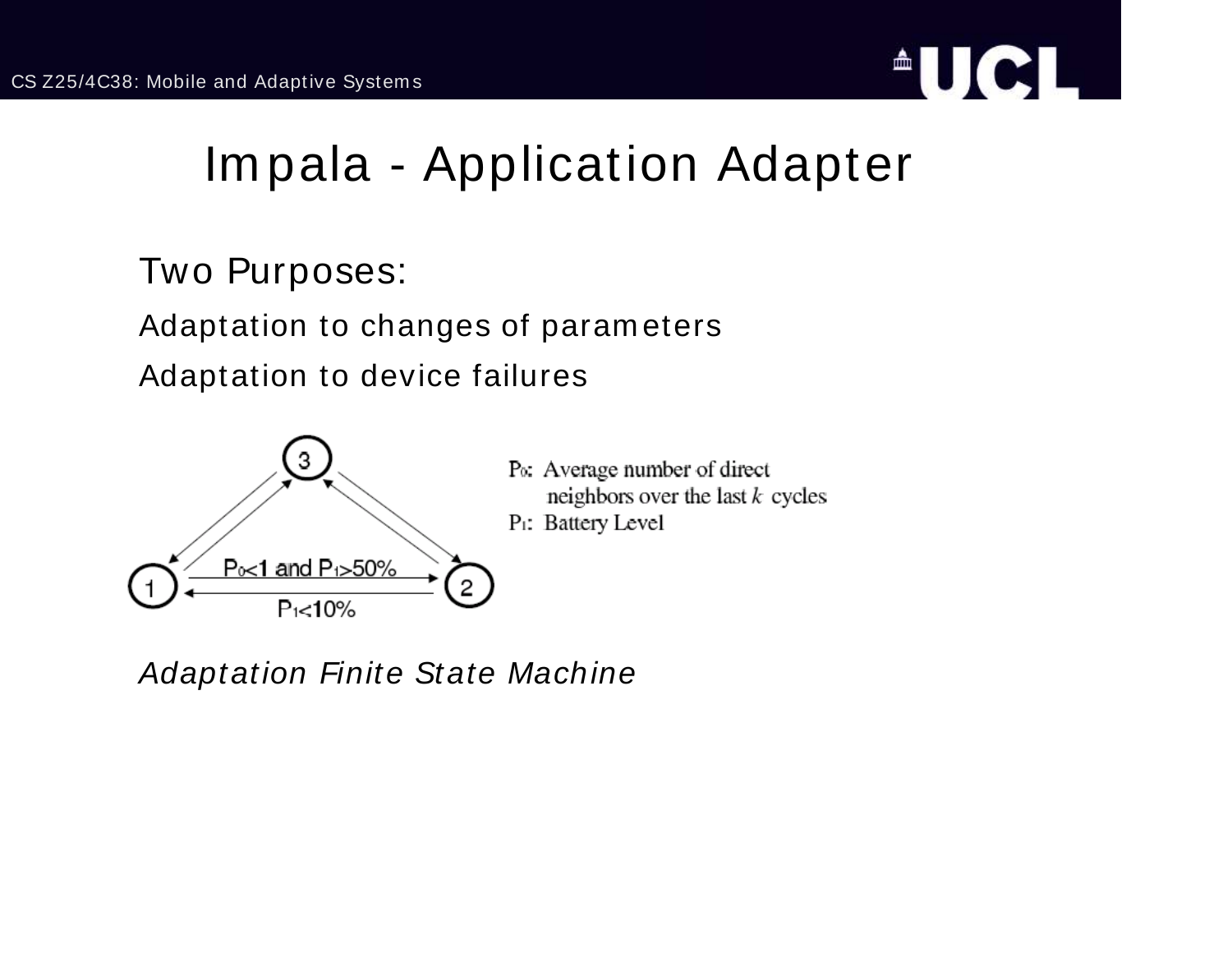

#### Im pala – Application Updater

- Goal: to achieve an effective software update m echanism under resource constraints
- • Store both com plete and incom plete update versions in the code m em ory
- $\bullet$  Sensor nodes periodically exchange software version infoinfo before exchanging the actual code: On-demand transm ission strategy
- • $\bullet$  Implementation: the updaters wake up every two hours to exchange software updates.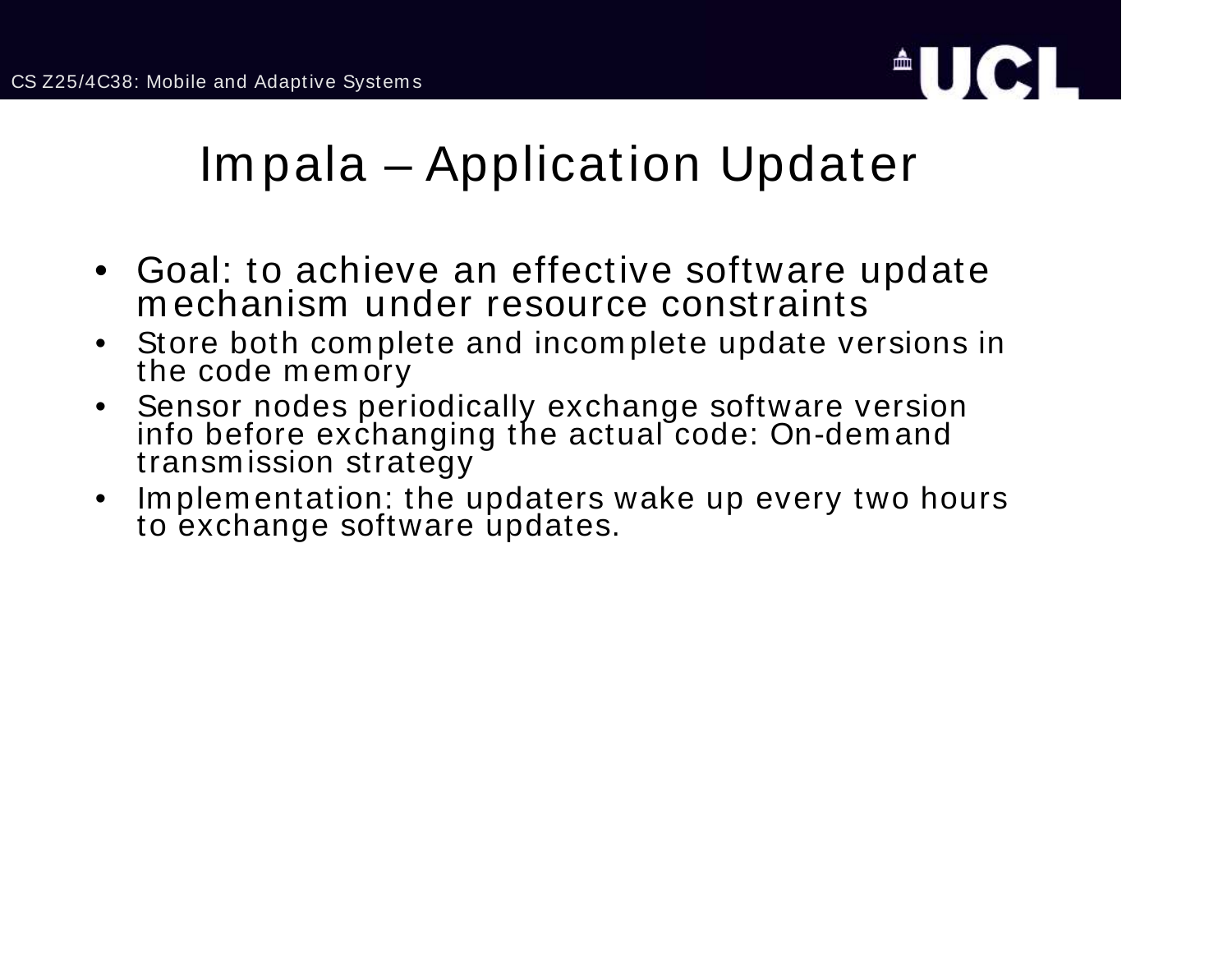

#### Im pala - Event-based software transm ission

| Node A: Software Sender                                                                                                                  |                                                                                             | Node B: Software Receiver                                                                                                                                                                                                                            |
|------------------------------------------------------------------------------------------------------------------------------------------|---------------------------------------------------------------------------------------------|------------------------------------------------------------------------------------------------------------------------------------------------------------------------------------------------------------------------------------------------------|
| Updater<br>Send software version info<br>Reoeive B's version info<br>Be notified previous msg is sent<br>No software request should send | Event Filter<br><b>Timer Event</b><br>Packet Eyent<br>Send Done Event<br><b>Timer Event</b> | <b>Event Filter</b><br>Updater<br>Timer Event<br>ы<br>Send software version info<br>-Packet Event<br>и<br>Receive A's version info.<br>Send Done Event<br>E<br>Be notified previous msg is sent<br>-Timer Event<br>ś<br>Send a software request to A |
| Receive B's software request<br>Send a code packet to B                                                                                  | Packet Event<br><b>Timer Event</b>                                                          | Time<br>Send Done Event<br>Be notified previous msg is sent<br>$\blacksquare$ Timer Event<br>No code packet should send<br>-Packet Event<br>н                                                                                                        |
| Be notified previous pkt is sent.<br>Send another code packet to B<br>Be notified previous pkt is sent                                   | Send Done Event<br>Send Done Event -                                                        | Receive A's code packet<br>-Packet Event<br>ы<br>Receive A's code packet.                                                                                                                                                                            |
| No software to install                                                                                                                   | <b>Timer Event</b>                                                                          | -Timer Event<br>ы<br>Install new software                                                                                                                                                                                                            |
| Send software version info                                                                                                               | <b>Timer Event</b><br>Event                                                                 | -Timer Event<br>Send software version info<br>$\blacktriangleright$ Event handler<br>-----                                                                                                                                                           |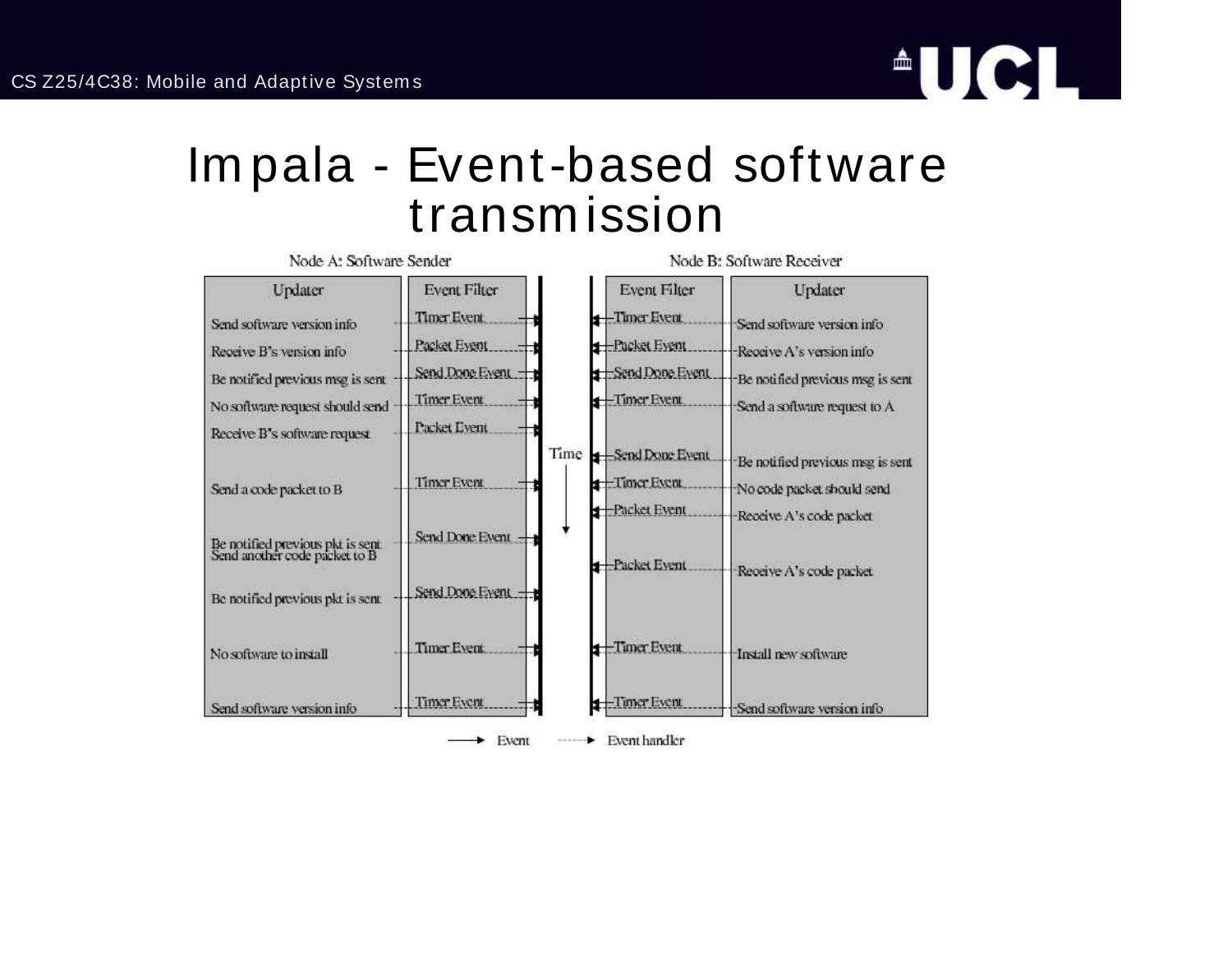

## Related Work

#### $\bullet$ **Im pala**

Impala: <sup>A</sup> Middleware System for Managing Autonom ic Parallel Sensor Systems

T. Liu and M. Martonosi, PPOPP, 2003

- $\bullet$ **Other Relat ed W ork**
- $\bullet$ **Delay Tolerant Network Technology**
- • **Sensor Node Design**
	- The TinyOs and TinyNetworkedDevices project
- • **Protocol Studies**
	- Routing protocols study
	- Connectivity and coverage problems in mobile ad hoc networks
- $\bullet$ **Environment al and Wildlife Sensing**

- the prior research were supported by relatively low-technology VHF<br>transceivers, or GPS based trackers relied on high-power transmitters.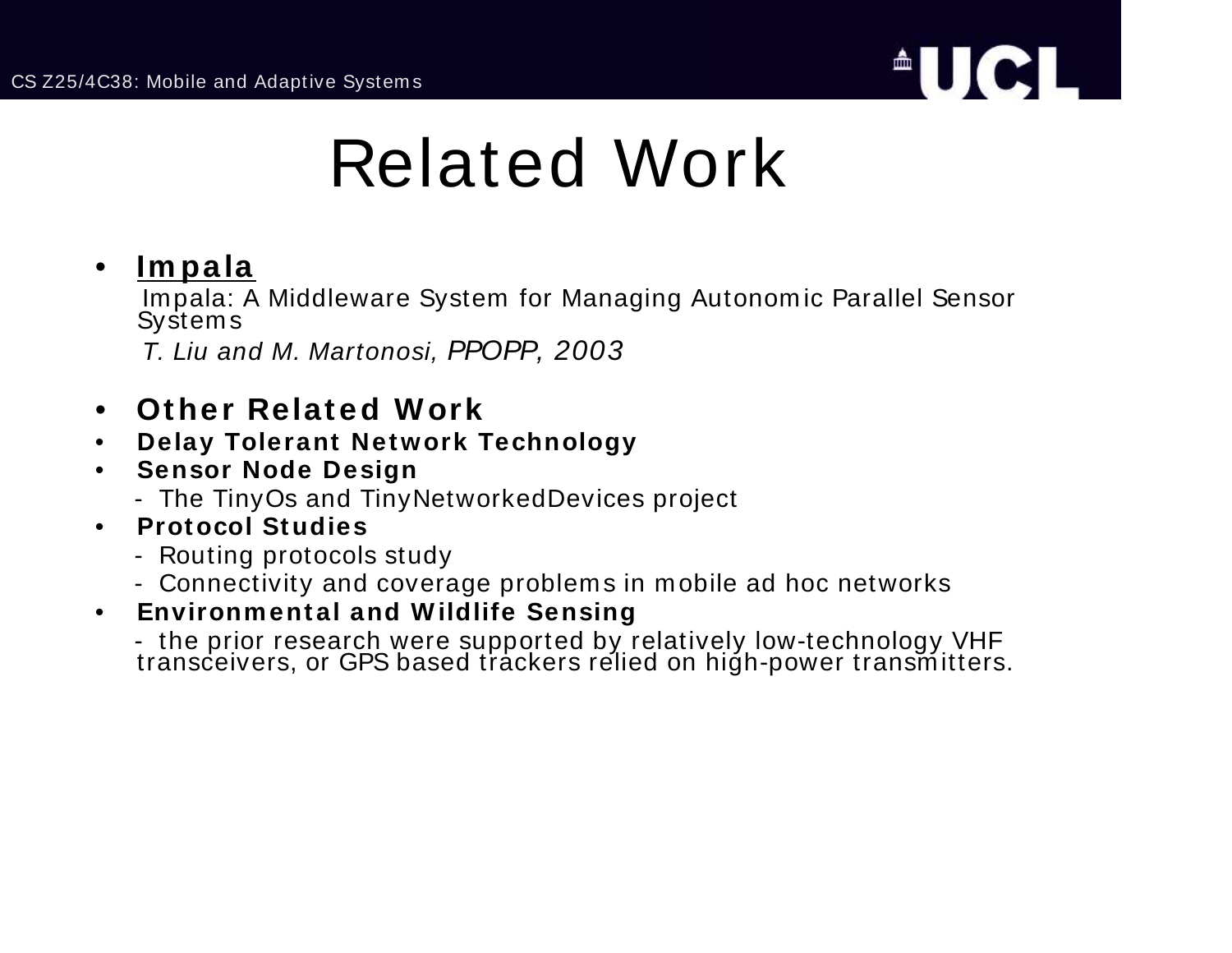# **AUCL**

#### Tim eline of the ZebraNet Project

- • **Deploying the Collars - June 2005** Collaring the zebras Jun 24th 2005 Donkey trial Jun 14th-21st 2005
- • **Preparing for the Deploym ent - M ay 2005**

Horse tests May 1st-11th 2005

- • **First Deploym ent - Jan 2004** An initial set of prototypes deployed Jan 2nd-24th 2004
- • **Som <sup>e</sup> photos of collaring from : http:// www.princeton.edu/~ csadler/**

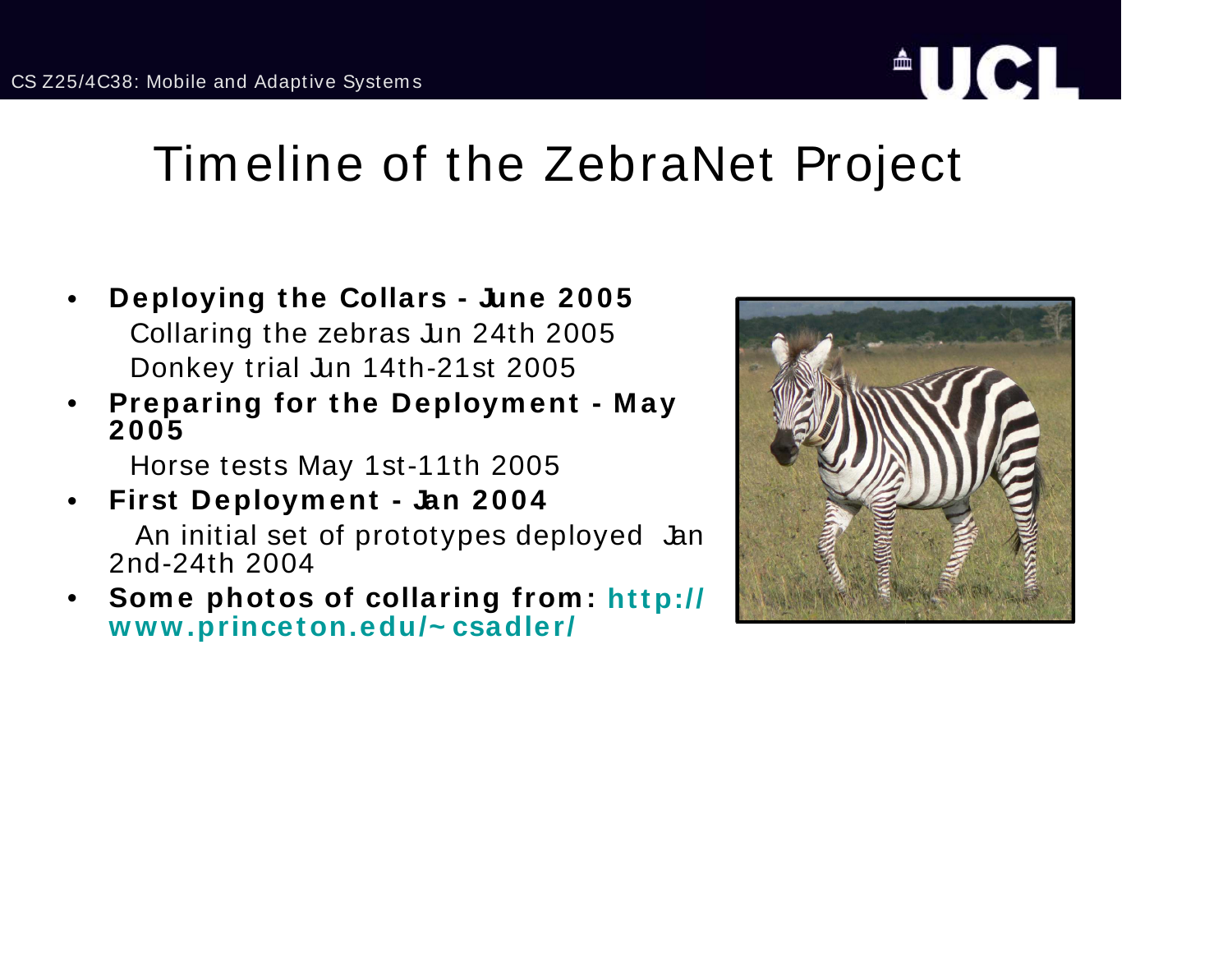

#### Critique – Sim ulation Setup

- ZNetSim Network Simulator used. Very little data given and unavailable online.
- Sim ulation Type (i.e. term inating or steady state?)
- Variable Definition. 674 variables defined in an NS-2.27 ns-default.tcl file.
- Propagation Model. No Details given.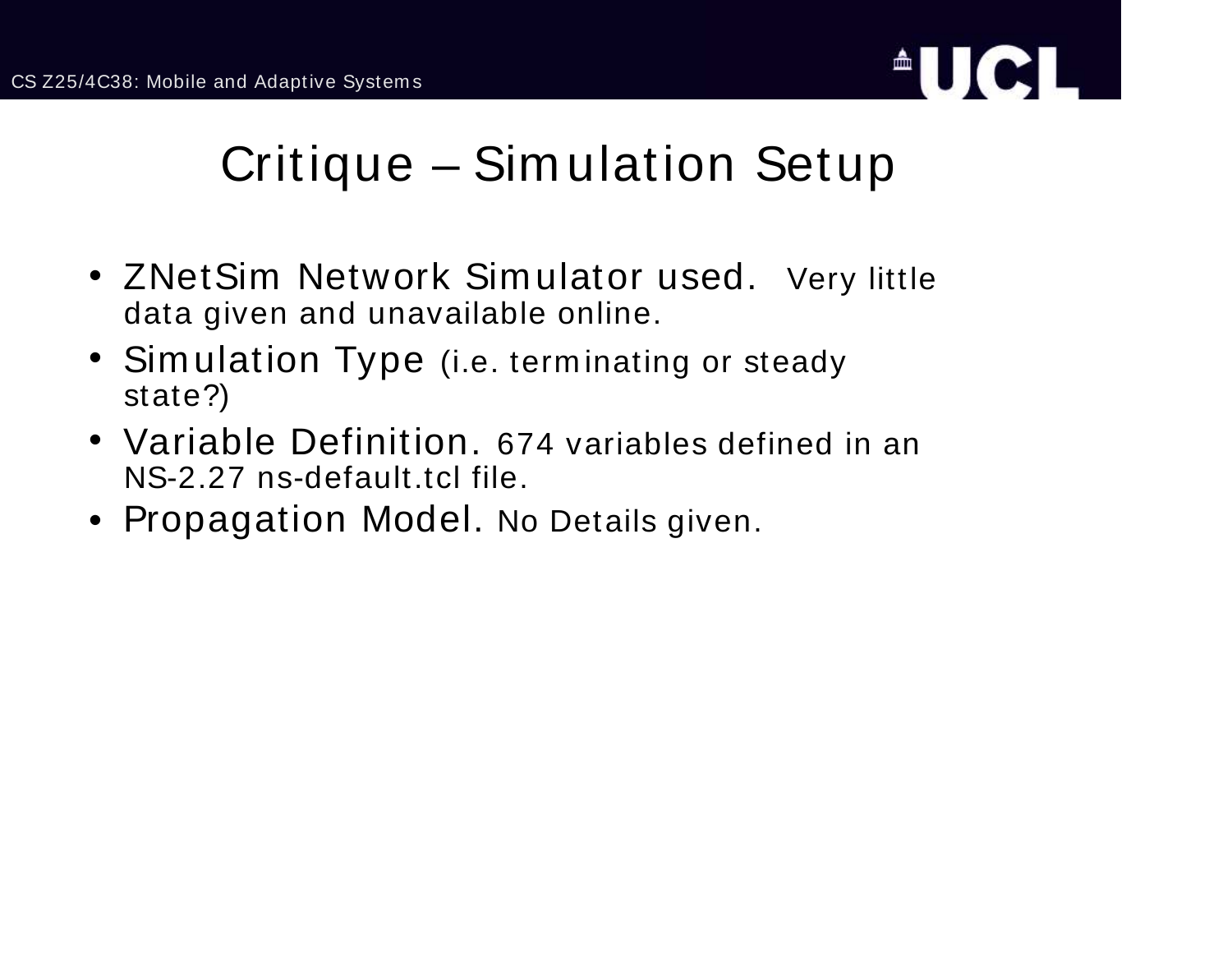

#### Critique – Sim ulation Setup

- $\bullet$  Simulation Execution. How were sim ulations seeded? Random initialisation per sim ulation not justified.
- $\bullet$  Mobility Model. Model based on field results deem ed to be inaccurate. Ignores predators and other interspecies interactions. Are turning angles assum ed to be constant over all three m ovem ent phases? Sim ulation graphs show independent curves for different node speeds. Im plies that node speed was constant with 3 different types of node (unrealistic).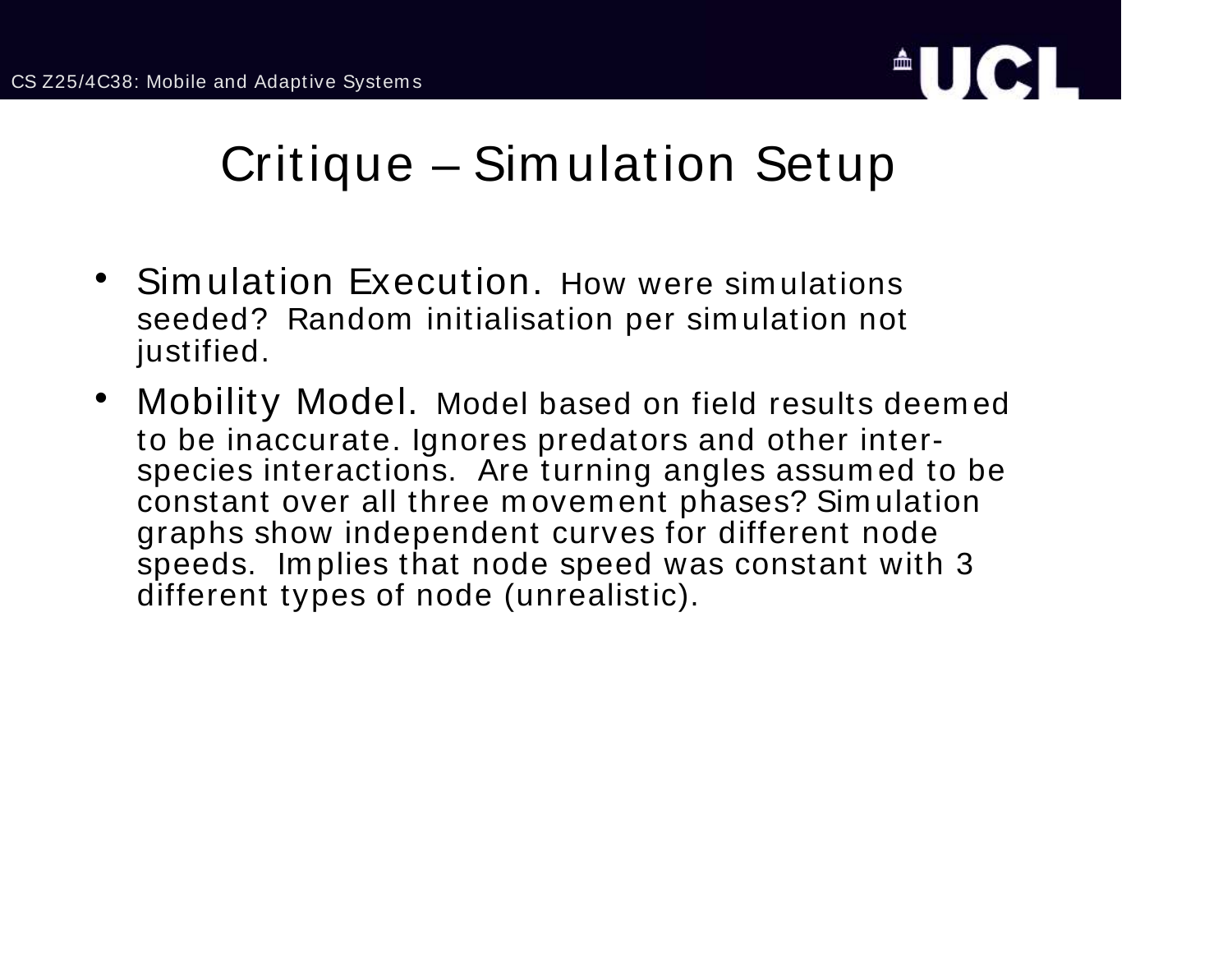

#### Critique - Output Analysis

- Single Data Sets Given. Sim ulations not repeated?
- $\bullet$  No Statistical analysis of results (e.g. error bars, confidence intervals, etc.)
- $\bullet$  No plot given for constrained bandwidth AND constrained storage (i.e. the real world situation)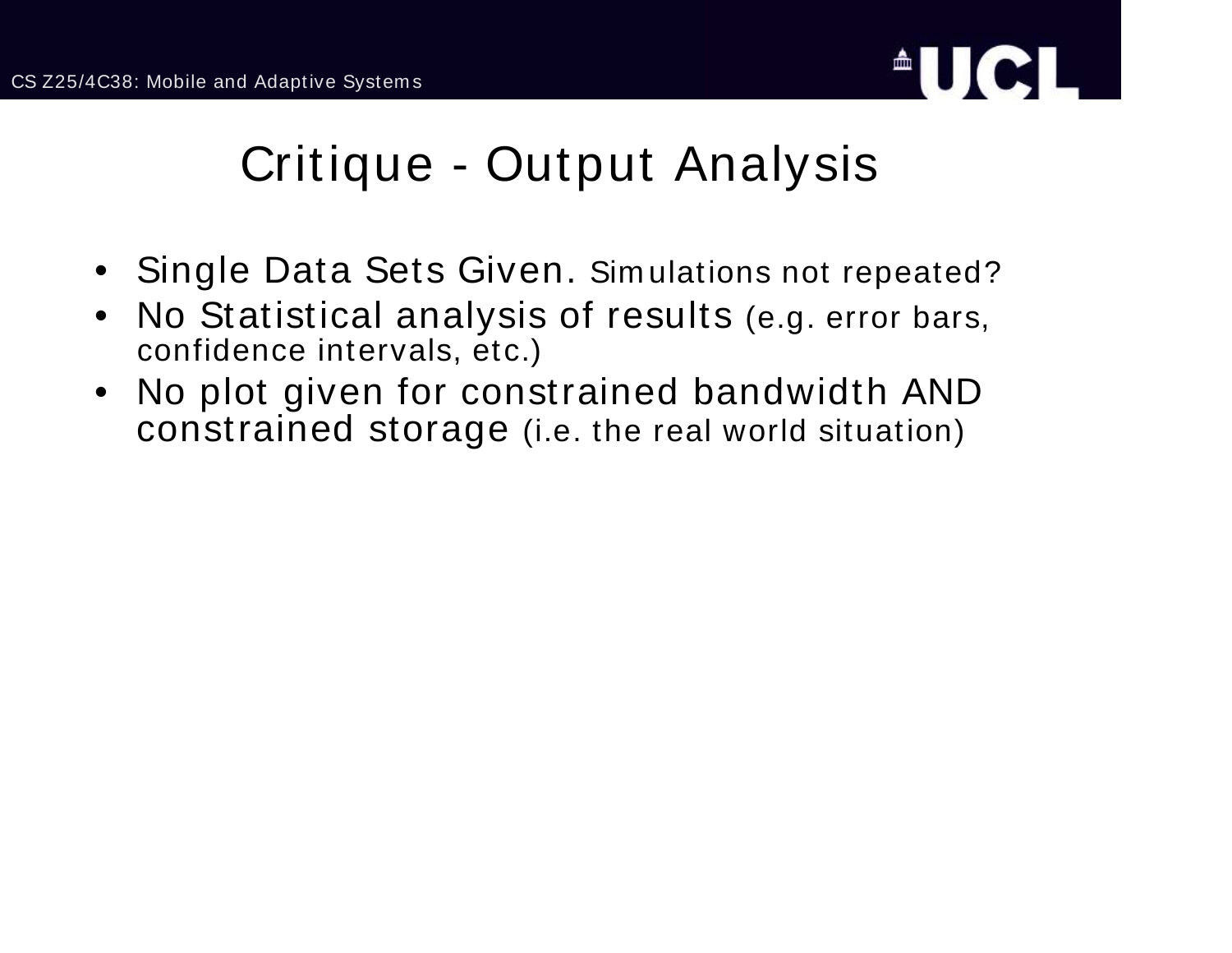

#### Critique - Output Analysis



 $\bullet$ **• Inconclusive results. No gain in data recovery** shown in constrained bandwidth case (left) at selected radio range.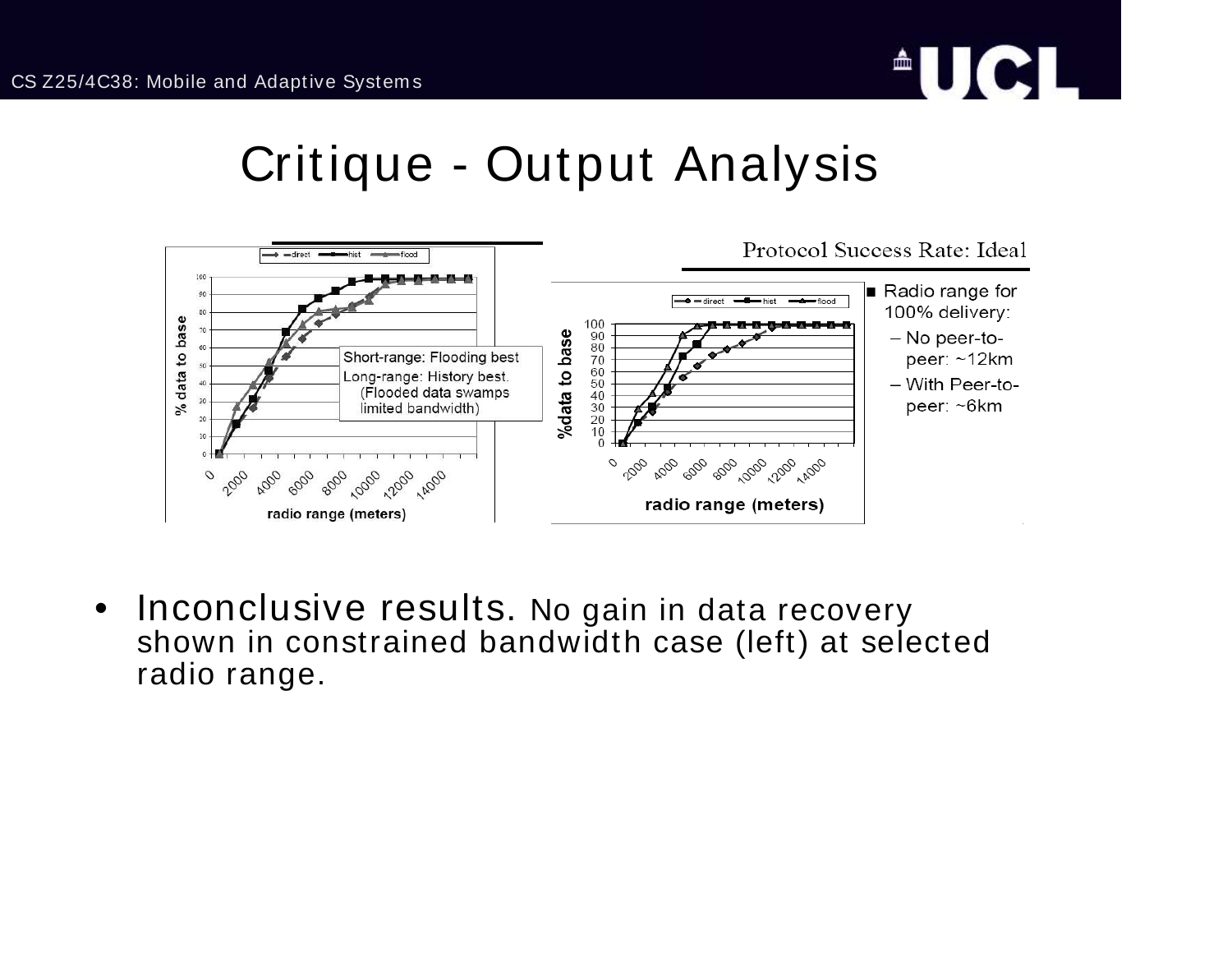

#### **Conclusions**

- •Overview of ZebraNet system given.
- •Experim ental Results presented.
- $\bullet$ Future and Related work discussed.
- $\bullet$  Critique conducted and concluded that, as presented in the paper, simulations carried out are not sufficient to justify design choices. Could the same data recovery percentage and power consum ption be achieved using purely direct transm ission?